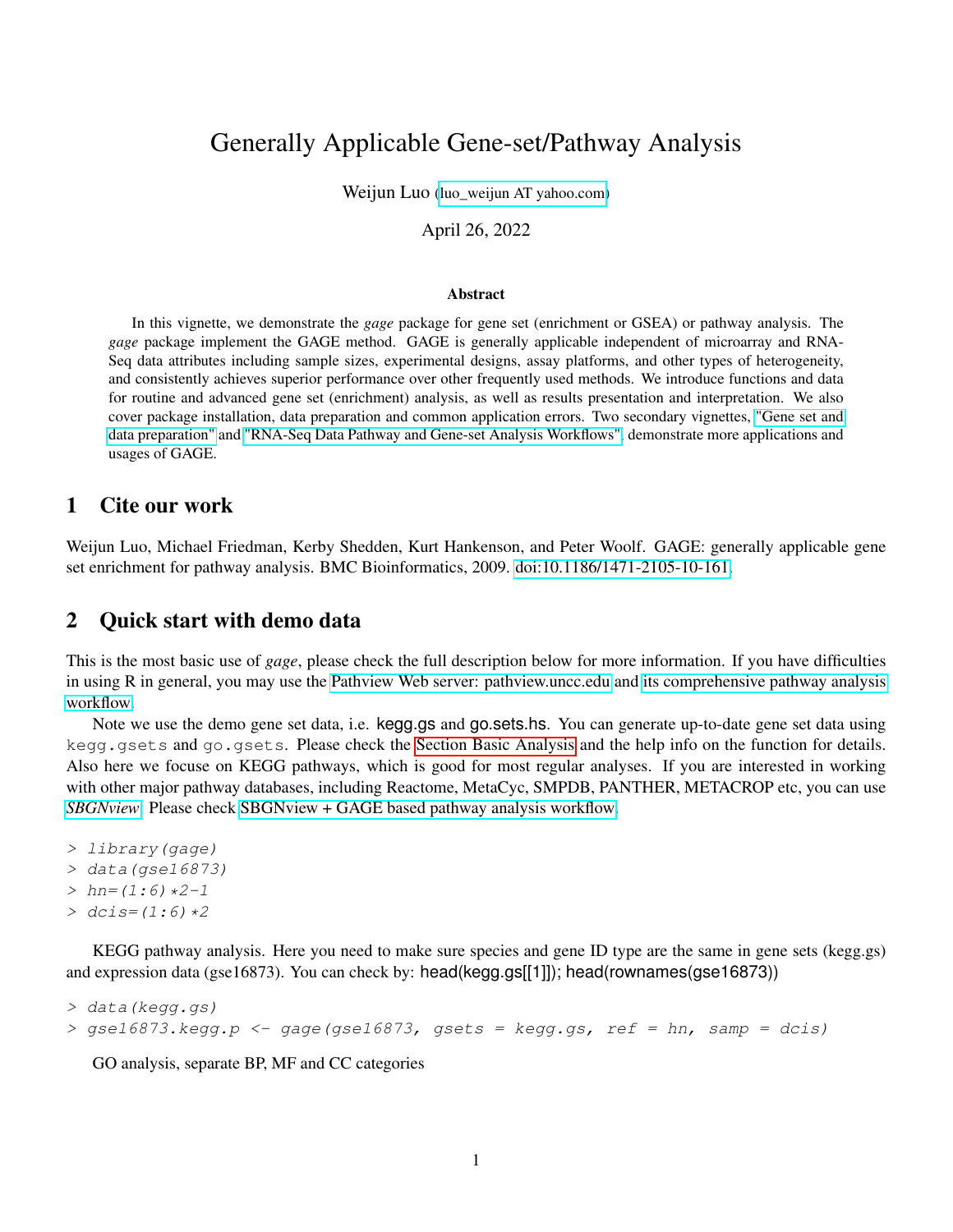```
> library(gageData)
> data(go.sets.hs)
> data(go.subs.hs)
> gsel6873.bp.p <- gage(gsel6873, gsets = go.sets.hs[go.subs.hs$BP], ref = hn, samp = \alpha> gse16873.mf.p \leftarrow gage(gse16873, gsets = go.sets.hs[go.subs.hs$MF], ref = hn, samp = d> gsel6873.cc.p <- gage(gsel6873, gsets = go.sets.hs[go.subs.hs$CC], ref = hn, samp = \alpha
```
#### 3 New features

*gage* (≥ 2.11.3): A new secondary vignette, ["RNA-Seq Data Pathway and Gene-set Analysis Workflows",](http://bioconductor.org/packages/release/bioc/vignettes/gage/inst/doc/RNA-seqWorkflow.pdf) demonstrates applications of GAGE/Pathview workflows in RNA-Seq data analysis.

*gage* ( $\geq$  2.11.3): A new function, kegg.gsets, has been introduced in the package. You may use it to compile pathway gene set data any time needed for one of the 3000 KEGG species and KEGG Orthology (with species="ko"). In addition, you get the most updated pathway gene set data as it is retrieved from KEGG in real time. Please check the [Section Basic Analysis](#page-3-0) and the help info on the function for details.

*gage* ( $\geq$  2.13.5): Another new function, go.gsets, has been introduced in the package. You may use it to compile GO (Gene Ontology) gene set data any time needed for 19 common species annotated in Bioconductor and more others by the users. Please check the [Section Basic Analysis](#page-4-0) and the help info on the function for details.

#### 4 Introduction

Gene set analysis (GSA) is a powerful strategy to infer functional and mechanistic changes from high through microarray or sequencing data. GSA focuses on sets of related genes and has established major advantages over per-gene based different expression analyses, including greater robustness, sensitivity and biological relevance. However, classical GSA methods only have limited usage to a small number of microarray or RNA-Seq studies as they cannot handle datasets of different sample sizes, experimental designs and other types of heterogeneity [\(Luo et al., 2009\)](#page-19-0). To address these limitations, we present a new GSA method called Generally Applicable Gene-set Enrichment (GAGE) [\(Luo et al., 2009\)](#page-19-0). We have validated GAGE method extensively against the most widely used GSA methods in both applicability and performance [\(Luo et al., 2009\)](#page-19-0). In this manual, we focus on the implementation and usage of the R package, *gage*.

In *gage* package, we provide a series of functions for basic GAGE analysis, result processing and presentation. We have also built pipeline routines for of multiple GAGE analysis on different comparisons or samples, the comparison of parallel analysis results, and even the combined analysis of heterogeneous data from different sources/studies.

This package also supplies an example microarray dataset. In GAGE paper [\(Luo et al., 2009\)](#page-19-0) and the old versions of *gage* package, we used a BMP6 microarray experiment as the demo data. Here we choose to use another published microarray dataset from GEO, GSE16873 [\(Emery et al., 2009\)](#page-19-1), as our primary demo data, as to show more and advanced functionality and applications of GAGE with this update package. GSE16873 is a breast cancer study [\(Emery et al.,](#page-19-1) [2009\)](#page-19-1), which covers twelve patient cases, each with HN (histologically normal), ADH (ductal hyperplasia), and DCIS (ductal carcinoma in situ) RMA samples. Hence, there are 12\*3=36 microarray hybridizations or samples interesting to us plus 4 others less interesting in this full dataset. Due to the size limit of this package, we split this GSE16873 into two halves, each including 6 patients with their HN and DCIS but not ADH tissue types. Raw data for these two halves were processed using two different methods, FARMS [\(Hochreiter et al., 2006\)](#page-19-2) and RMA [\(Irizarry et al., 2003\)](#page-19-3), respectively to generate the non-biological data heterogeneity. This *gage* package, we only include the first half dataset for 6 patients (processed using FARMS). The second half dataset plus the full dataset (including all HN, ADH and DCIS samples of all 12 patients, processed together using FARMS) and the original BMP6 dataset is supplied with a data package, *gageData*. Most of our demo analyses will be done on the first half dataset, except for the advanced analysis where we use both halves datasets with all 12 patients. While the *gage* package provides kegg.gsets and go.gsets to generate updated KEGG pathway and GO (Gene Ontology) gene set in real time, it also includes useful human gene set data derived from KEGG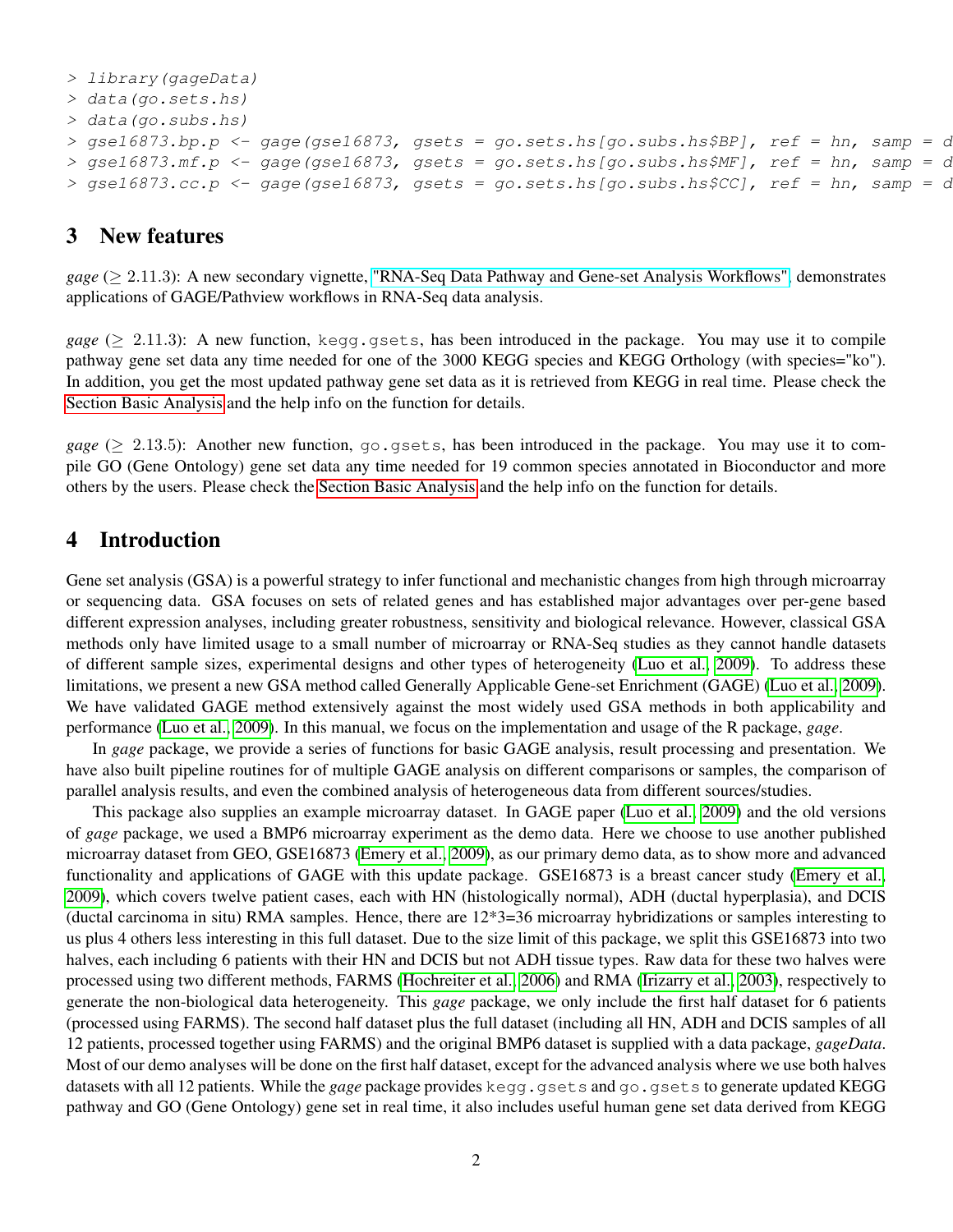pathway and GO databases. We also supply extra gene set data for other species including mouse, rat and yeast in the data package, *gageData*, available from the [bioconductor website.](http://bioconductor.org/packages/release/data/experiment/) In addition, the users may derive other own gene sets using the kegg.gsets and go.gsets functions.

The manual is written by assuming the user has minimal R/Bioconductor knowledge. Some descriptions and code chunks cover very basic usage of R. The more experienced users may simply omit these parts.

### 5 Installation

Assume R has been correctly installed and accessible under current directory. Otherwise, please contact your system admin or follow the instructions on [R website.](http://www.r-project.org/)

Start R: from Linux/Unix command line, type R (Enter); for Mac or Windows GUI, double click the R application icon to enter R console.

End R: type in  $q()$  when you are finished with the analysis using R, but not now.

Two options:

Either install with BiocManager from Bioconductor:

```
> if (!requireNamespace("BiocManager", quietly=TRUE))
+ install.packages("BiocManager")
> BiocManager::install(c("gage","gageData"))
```
Or install without using Bioconductor: Download *gage* and *gageData* packages (make sure with proper version number and zip format) and save to /your/local/directory/.

```
> install.packages(c("/your/local/directory/gage_2.9.1.tar.gz",
+ "/your/local/directory/gageData_1.0.0.tar.gz"),
+ repos = NULL, type = "source")
```
## 6 Get Started

Under R, first we load the *gage* package:

```
> library(gage)
```
To see a brief overview of the package:

```
> library(help=gage)
```
To get help on any function (say the main function, gage), use the help command in either one of the following two forms:

```
> help(gage)
> ?gage
```
#### 7 Basic Analysis

GAGE [\(Luo et al., 2009\)](#page-19-0) is a widely applicable method for gene set or pathway analysis. In such analysis, we check for coordinated differential expression over gene sets instead of changes of individual genes. Gene sets are pre-defined groups of genes, which are functionally related. Commonly used gene sets include those derived from KEGG pathways, Gene Ontology terms, gene groups that share some other functional annotations, including common transcriptional regulators (like transcription factors, small interfering RNA's or siRNA etc), genomic locations etc. Consistent perturbations over such gene sets frequently suggest mechanistic changes. GSA is much more robust and sensitive than individual gene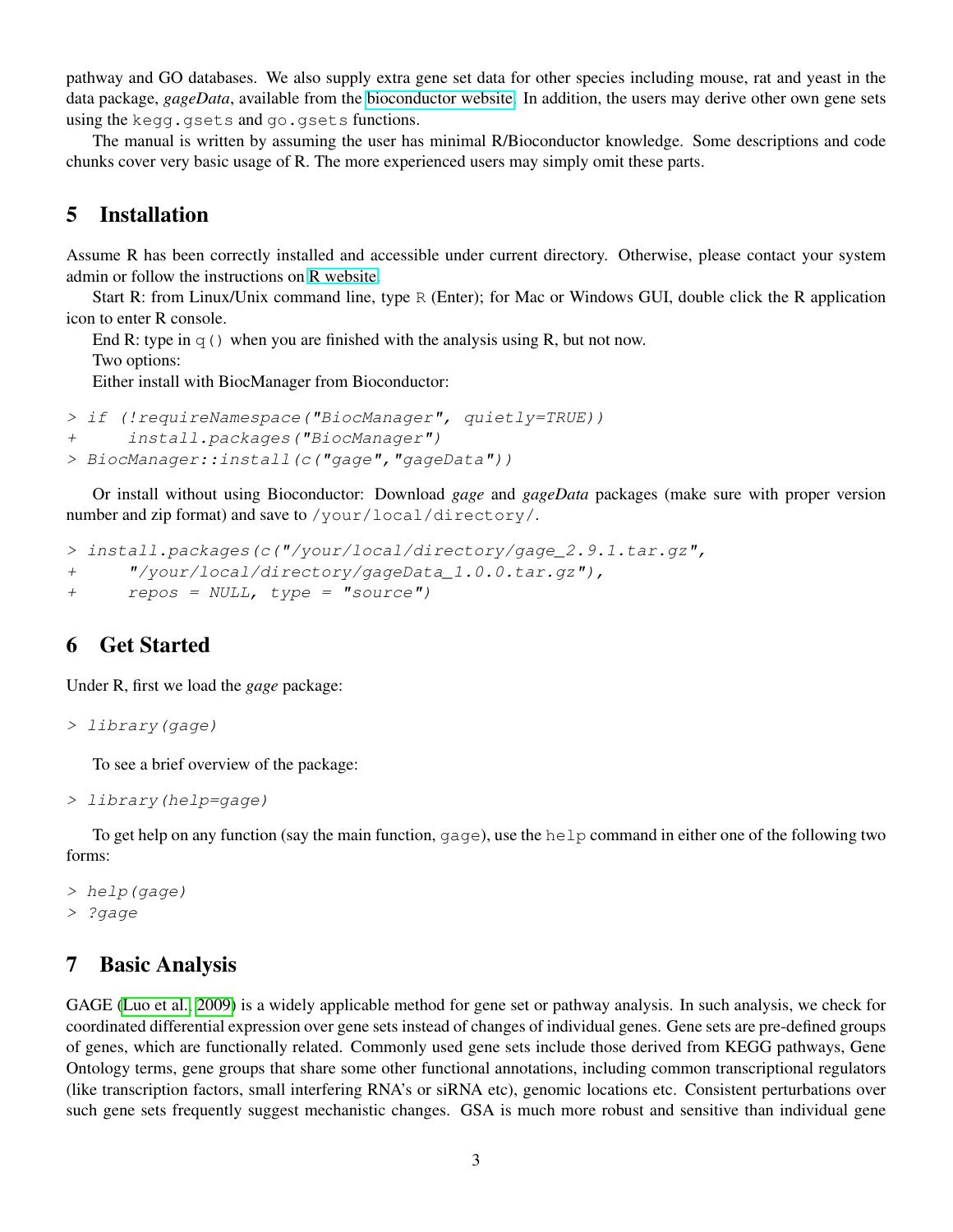analysis [\(Luo et al., 2009\)](#page-19-0), especially considering the functional redundancy of individual genes and the noise level of high throughput assay data. GAGE method implemented in this package makes GSA feasible to all microarray and RNA-Seq studies, irrespecitve of the sample size, experiment design, array platform etc. Let's start with the most basic gene set analysis. Note that both the demo expression data and gene set data are ready here, if not, please check vignette, ["Gene](http://bioconductor.org/packages/release/bioc/vignettes/gage/inst/doc/dataPrep.pdf) [set and data preparation",](http://bioconductor.org/packages/release/bioc/vignettes/gage/inst/doc/dataPrep.pdf) for data preparation.

We load and look at the demo microarray data first. Note that although we use microarray data as example, GAGE is equally applicable to RNA-Seq data and other types of gene/protein centered high throughput data. The other vignette, ["RNA-Seq Data Pathway and Gene-set Analysis Workflows",](http://bioconductor.org/packages/release/bioc/vignettes/gage/inst/doc/RNA-seqWorkflow.pdf) demonstrates such applications of GAGE.

```
> data(gse16873)
> cn=colnames(gse16873)
> hn=grep('HN',cn, ignore.case =T)
> adh=grep('ADH',cn, ignore.case =T)
> dcis=grep('DCIS',cn, ignore.case =T)
> print(hn)
[1] 1 3 5 7 9 11
> print(dcis)
[1] 2 4 6 8 10 12
```
Check to make sure your gene sets and your expression data are using the same ID system (Entrez Gene ID, Gene symbol, or probe set ID etc). Entrez Gene IDs are integer numbers, Gene symbols are characters, and probe set IDs (Affymetrix GeneChip) are characters with \_at suffix. When gene sets and expression data do use different types of ID, please check vignette, ["Gene set and data preparation",](http://bioconductor.org/packages/release/bioc/vignettes/gage/inst/doc/dataPrep.pdf) for ID conversion solutions.

```
> data(kegg.gs)
> data(go.gs)
> lapply(kegg.gs[1:3],head)
$`hsa00010 Glycolysis / Gluconeogenesis`
[1] "10327" "124" "125" "126" "127" "128"
$`hsa00020 Citrate cycle (TCA cycle)`
[1] "1431" "1737" "1738" "1743" "2271" "3417"
$`hsa00020 Citrate cycle (TCA cycle)`<br>[1] "1431" "1737" "1738" "1743" "2271<br>$`hsa00030 Pentose phosphate pathway`
[1] "2203" "221823" "226" "229" "22934" "230"
> head(rownames(gse16873))
[1] "10000" "10001" "10002" "10003" "100048912" "10004"
```
<span id="page-3-0"></span>We normally do GAGE analysis using gene sets derived from on KEGG pathways or GO term groups. Here we use the human gene set data coming with this package with the human microarray dataset GSE16873. Note that kegg.gs has been updated since gage version 2.9.1. From then, kegg.gs only include the subset of canonical signaling and metabolic pathways from KEGG pathway database, and kegg.gs.dise is the subset of disease pathways. And it is recommended to do KEGG pathway analysis with either kegg.gs or kegg.gs.dise seperately (rather than combined altogether) for better defined results.  $q \circ$ , qs derived from human GO database only includes 1000 gene sets due to size limit. For full go.gs or gene sets data for other species, we may always use the *gageData* package. If you don't find the gene set data for your target species, you may use kegg.gsets or go.gsets to compile pathway gene set data any time needed as long as it is one of the 3000 KEGG species or a species with gene annotation package supplied in Bioconductor or the user. You may want to save the new gene set data for later use. An another advantage of using kegg.gsets is that you get the most updated pathway gene set data as it is retrieved from KEGG in real time.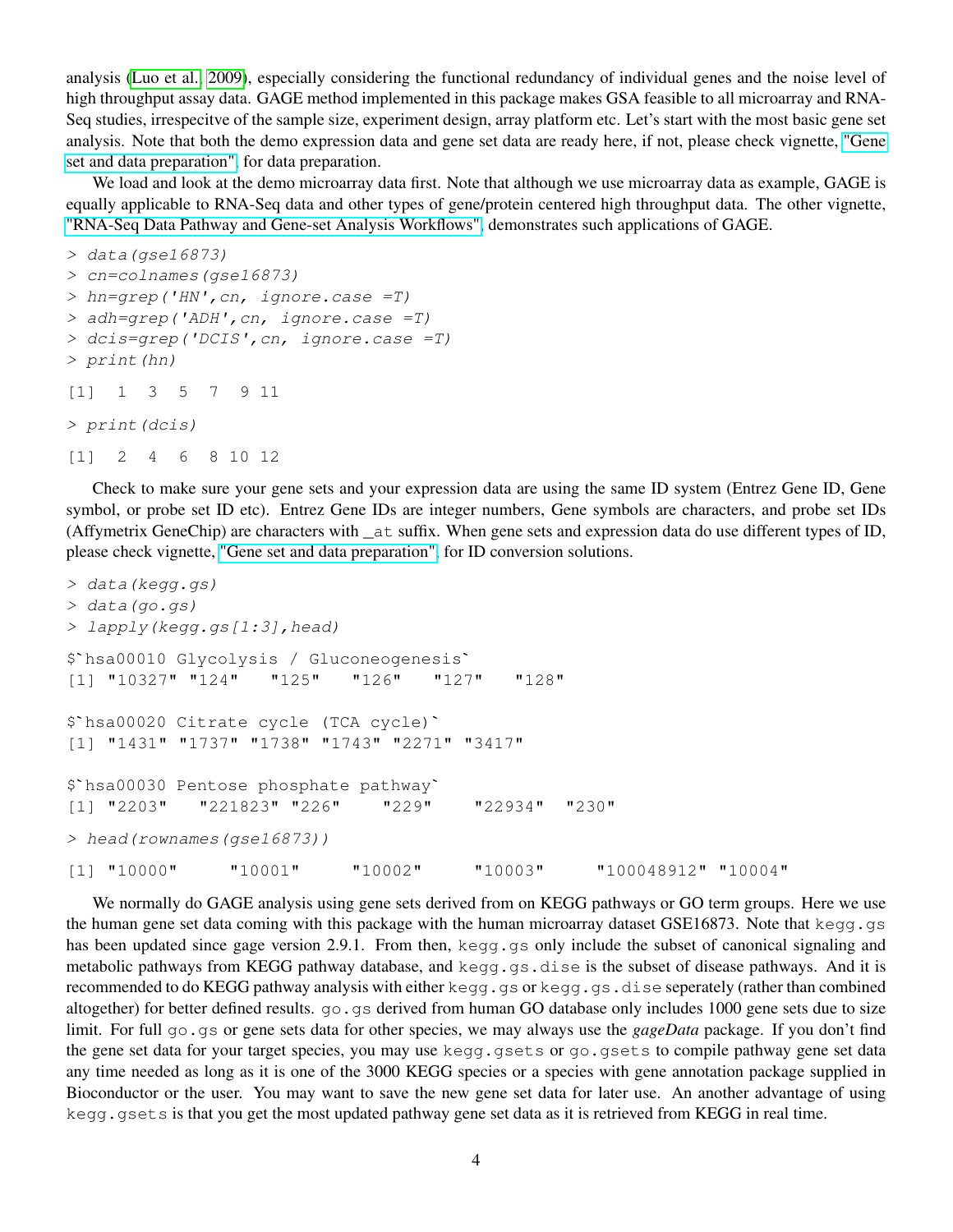```
> kg.hsa=kegg.gsets("hsa")
> kegg.gs=kg.hsa$kg.sets[kg.hsa$sigmet.idx]
> #save(kegg.gs, file="kegg.hsa.sigmet.gsets.RData")
> #kegg.gsets works with 3000 KEGG species,for examples:
> data(korg)
> head(korg[, 1:3])
   ktax.id tax.id kegg.code
[1,] "T01001" "9606" "hsa"
[2,] "T01005" "9598" "ptr"
[3,] "T02283" "9597" "pps"
[4,] "T02442" "9595" "ggo"
[5,] "T01416" "9601" "pon"
[6,] "T03265" "61853" "nle"
> go.hs=go.gsets(species="human")
> go.bp=go.hs$go.sets[go.hs$go.subs$BP]
> go.mf=go.hs$go.sets[go.hs$go.subs$MF]
> go.cc=go.hs$go.sets[go.hs$go.subs$CC]
> #save(go.bp, go.mf, go.cc, file="go.hs.gsets.RData")
> #for Bioconductor species supported by go.gsets function:
> data(bods)
> print(bods)
    package species species hedge code id.type
[1,] "org.Ag.eg.db" "Anopheles" "aga" "eg"
[2,] "org.At.tair.db" "Arabidopsis" "ath" "tair"
[3,] "org.Bt.eg.db" "Bovine" "bta" "eg"
[4,] "org.Ce.eg.db" "Worm" "cel" "eg"
[5,] "org.Cf.eg.db" "Canine" "cfa" "eg"
[6,] "org.Dm.eg.db" "Fly" "dme" "eg"
[7,] "org.Dr.eg.db" "Zebrafish" "dre" "eg"
[8,] "org.EcK12.eg.db" "E coli strain K12" "eco" "eg"
[9,] "org.EcSakai.eg.db" "E coli strain Sakai" "ecs" "eg"
[10,] "org.Gg.eg.db" "Chicken" "gga" "eg"
[11,] "org.Hs.eg.db" "Human" "hsa" "eg"
[12,] "org.Mm.eg.db" "Mouse" "mmu" "eg"
[13,] "org.Mmu.eg.db" "Rhesus" "mcc" "eg"
[14,] "org.Pf.plasmo.db" "Malaria" "pfa" "orf"
[15,] "org.Pt.eg.db" "Chimp" "ptr" "eg"
[16,] "org.Rn.eg.db" "Rat" "rno" "eg"
[17,] "org.Sc.sgd.db" "Yeast" "sce" "orf"
[18,] "org.Ss.eg.db" "Pig" "ssc" "eg"
[19,] "org.Xl.eg.db" "Xenopus" "xla" "eg"
```
Here we look at the expression changes towards one direction (either up- or down- regulation) in the gene sets. The results of such 1-directional analysis is a list of two matrices, corresponding to the two directions. Each result matrix contains multiple columns of test statistics and p-/q-values for all tested gene sets. Among them, p.val is the global p-value and q.val is the corresponding FDR q-value. Gene sets are ranked by significance. Type ?gage for more information.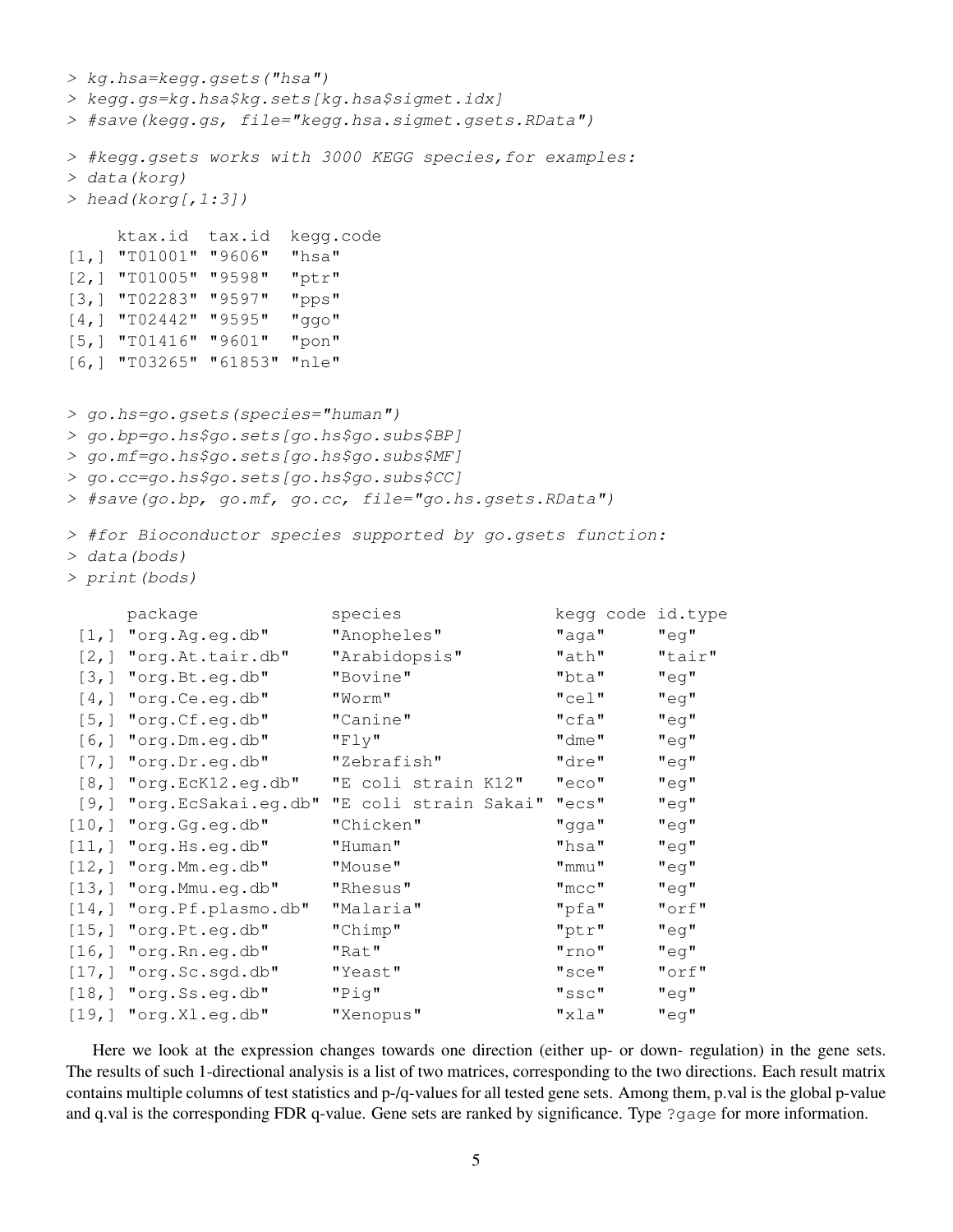```
> qse16873. kegg.p <- gage(gse16873, gsets = kegg.gs,
+ ref = hn, samp = dcis)> #go.gs here only the first 1000 entries as a fast example.
> gse16873.go.p <- gage(gse16873, gsets = go.gs,
+ ref = hn, samp = dcis)
> #or we can do analysis on BP, MF, or CC subcategories if we've
> #generated the data as above.
> #gse16873.bp.p <- gage(gse16873, gsets = go.bp,
> # ref = hn, samp = dcis)> str(gse16873.kegg.p, strict.width='wrap')
List of 3
$ greater: num [1:246, 1:11] 0.00024 0.00118 0.00318 0.0054 0.01862 ...
\ldots attr(\star, "dimnames")=List of 2
.. ..$ : chr [1:246] "hsa04141 Protein processing in endoplasmic reticulum"
  "hsa00190 Oxidative phosphorylation" "hsa04142 Lysosome" "hsa03050
  Proteasome" ...
.. ..$ : chr [1:11] "p.geomean" "stat.mean" "p.val" "q.val" ...
$ less : num [1:246, 1:11] 0.00376 0.02089 0.02362 0.0172 0.02627 ...
\ldots attr(\star, "dimnames")=List of 2
.. ..$ : chr [1:246] "hsa04510 Focal adhesion" "hsa04020 Calcium signaling
  pathway" "hsa04270 Vascular smooth muscle contraction" "hsa04151 PI3K-Akt
  signaling pathway" ...
.. ..$ : chr [1:11] "p.geomean" "stat.mean" "p.val" "q.val" ...
$ stats : num [1:246, 1:7] 3.48 2.92 2.58 2.58 2.12 ...
\ldots attr(\star, "dimnames")=List of 2
.. ..$ : chr [1:246] "hsa04141 Protein processing in endoplasmic reticulum"
  "hsa00190 Oxidative phosphorylation" "hsa04142 Lysosome" "hsa03050
  Proteasome" ...
\ldots \ldots ; chr [1:7] "stat.mean" "DCIS 1" "DCIS 2" "DCIS 3" \ldots> head(gse16873.kegg.p$greater[, 1:5], 4)
                                                  p.geomean stat.mean
hsa04141 Protein processing in endoplasmic reticulum 0.0002404068 3.483722
hsa00190 Oxidative phosphorylation 0.0011762119 2.919164
hsa04142 Lysosome 0.0031819749 2.584836
hsa03050 Proteasome 0.0053965899 2.581308
                                                     p.val q.val
hsa04141 Protein processing in endoplasmic reticulum 1.810391e-17 4.218211e-15
hsa00190 Oxidative phosphorylation 1.013058e-12 1.180213e-10
hsa04142 Lysosome 2.013601e-10 1.563897e-08
hsa03050 Proteasome 4.069529e-10 2.370501e-08
                                               set.size
hsa04141 Protein processing in endoplasmic reticulum 146
hsa00190 Oxidative phosphorylation 98
hsa04142 Lysosome 117
hsa03050 Proteasome 41
```
> head(gse16873.kegg.p\$less[, 1:5], 4)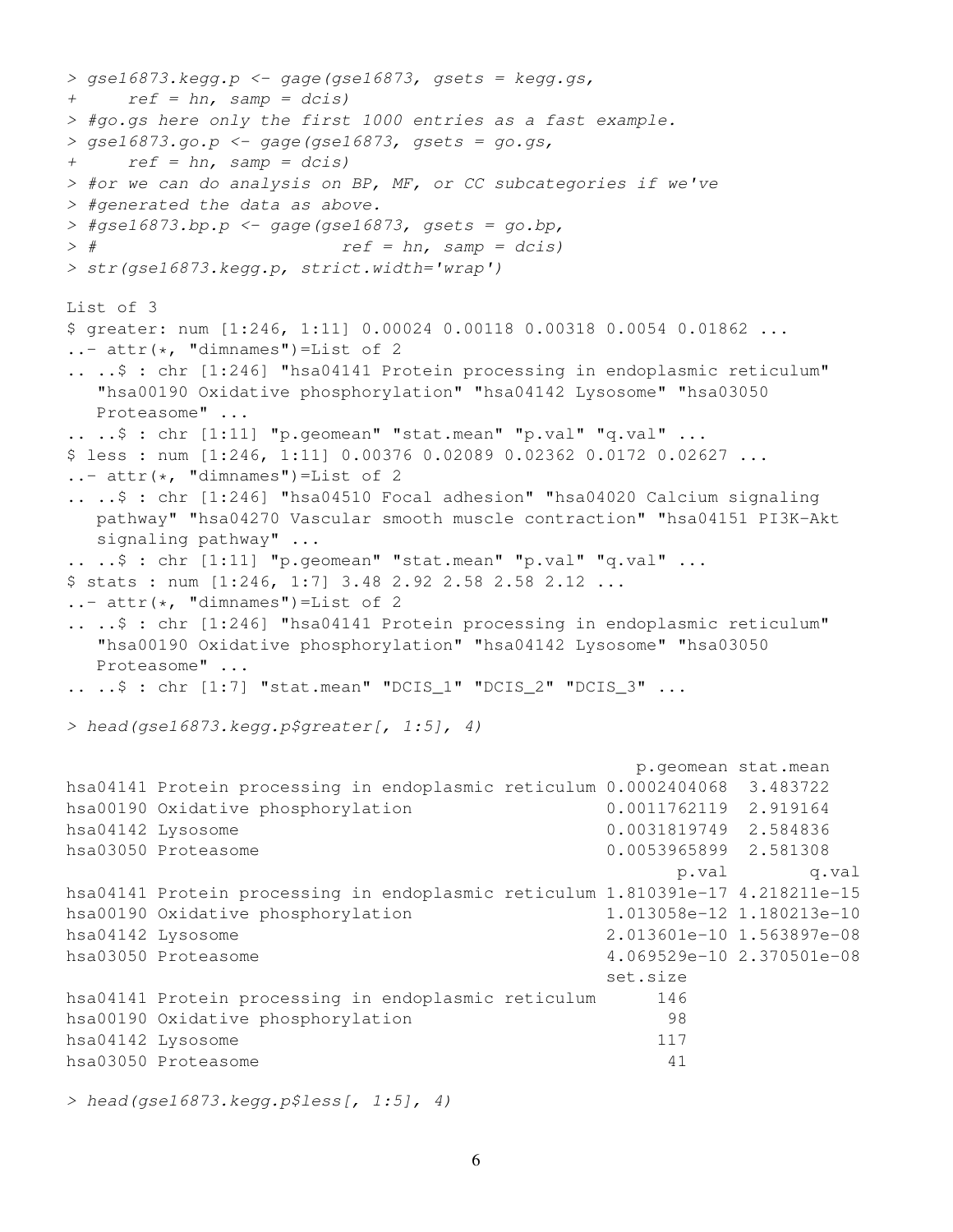```
p.geomean stat.mean p.val
hsa04510 Focal adhesion 0.003758975 -2.365714 4.681987e-09
hsa04020 Calcium signaling pathway 0.020888825 -1.986116 6.272661e-07
hsa04270 Vascular smooth muscle contraction 0.023622820 -1.886632 2.262098e-06
hsa04151 PI3K-Akt signaling pathway 0.017203045 -1.814865 4.730170e-06
                                       q.val set.size
hsa04510 Focal adhesion 1.090903e-06 187
hsa04020 Calcium signaling pathway 7.307650e-05 209
hsa04270 Vascular smooth muscle contraction 1.756896e-04 117
hsa04151 PI3K-Akt signaling pathway 2.755324e-04 310
> head(qse16873.keqq.p$stats[, 1:5], 4)
                                         stat.mean DCIS_1
hsa04141 Protein processing in endoplasmic reticulum 3.483722 4.070545
hsa00190 Oxidative phosphorylation 2.919164 4.162785
hsa04142 Lysosome 2.584836 2.459553
hsa03050 Proteasome 2.581308 3.034497
                                          DCIS 2 DCIS 3
hsa04141 Protein processing in endoplasmic reticulum 4.606042 2.5827132
hsa00190 Oxidative phosphorylation 3.678001 0.6250561
hsa04142 Lysosome 1.494148 4.3895603
hsa03050 Proteasome 2.714454 2.0172428
                                          DCIS<sub>4</sub>
hsa04141 Protein processing in endoplasmic reticulum 3.142552
hsa00190 Oxidative phosphorylation 2.626501
hsa04142 Lysosome 1.258497
hsa03050 Proteasome 2.357073
```
As described in GAGE paper [\(Luo et al., 2009\)](#page-19-0), it is worthy to run gage with same.dir=F option on KEGG pathways too to capture pathways perturbed towards both directions simultaneously. Note we normally do not use same.dir=F option on GO groups, which are mostly gene sets coregulated towards the same direction.

```
> gse16873. kegg. 2d. p <- gage (gse16873, gsets = kegg. gs,
+ ref = hn, samp = dcis, same.dir = F)
> head(gse16873.kegg.2d.p$greater[,1:5], 4)
                                           p.geomean stat.mean p.val
```

|                                            |                                                                             |              |                | p.geomean stat.mean p.val           |  |
|--------------------------------------------|-----------------------------------------------------------------------------|--------------|----------------|-------------------------------------|--|
|                                            | hsa04510 Focal adhesion                                                     |              |                | 0.001735140 2.906750 8.061985e-13   |  |
|                                            | hsa04512 ECM-receptor interaction                                           |              |                | 0.003309706 2.733048 2.379679e-11   |  |
|                                            | hsa04974 Protein digestion and absorption 0.016156871 2.102764 1.870542e-07 |              |                |                                     |  |
|                                            | hsa04151 PI3K-Akt signaling pathway                                         |              |                | $0.020747974$ 1.993776 5.534282e-07 |  |
|                                            |                                                                             |              | q.val set.size |                                     |  |
|                                            | hsa04510 Focal adhesion                                                     | 1.878442e-10 | 187            |                                     |  |
|                                            | hsa04512 ECM-receptor interaction                                           | 2.772327e-09 | 76             |                                     |  |
|                                            | hsa04974 Protein digestion and absorption 1.452788e-05                      |              | - 78           |                                     |  |
|                                            | hsa04151 PI3K-Akt signaling pathway                                         | 3.223719e-05 | 310            |                                     |  |
|                                            |                                                                             |              |                |                                     |  |
| > head(qse16873.kegg.2d.p\$stats[,1:5], 4) |                                                                             |              |                |                                     |  |

|                         | stat.mean DCIS 1 DCIS 2 DCIS 3      |  |  |
|-------------------------|-------------------------------------|--|--|
| hsa04510 Focal adhesion | 2.906750 2.247844 3.465570 3.049283 |  |  |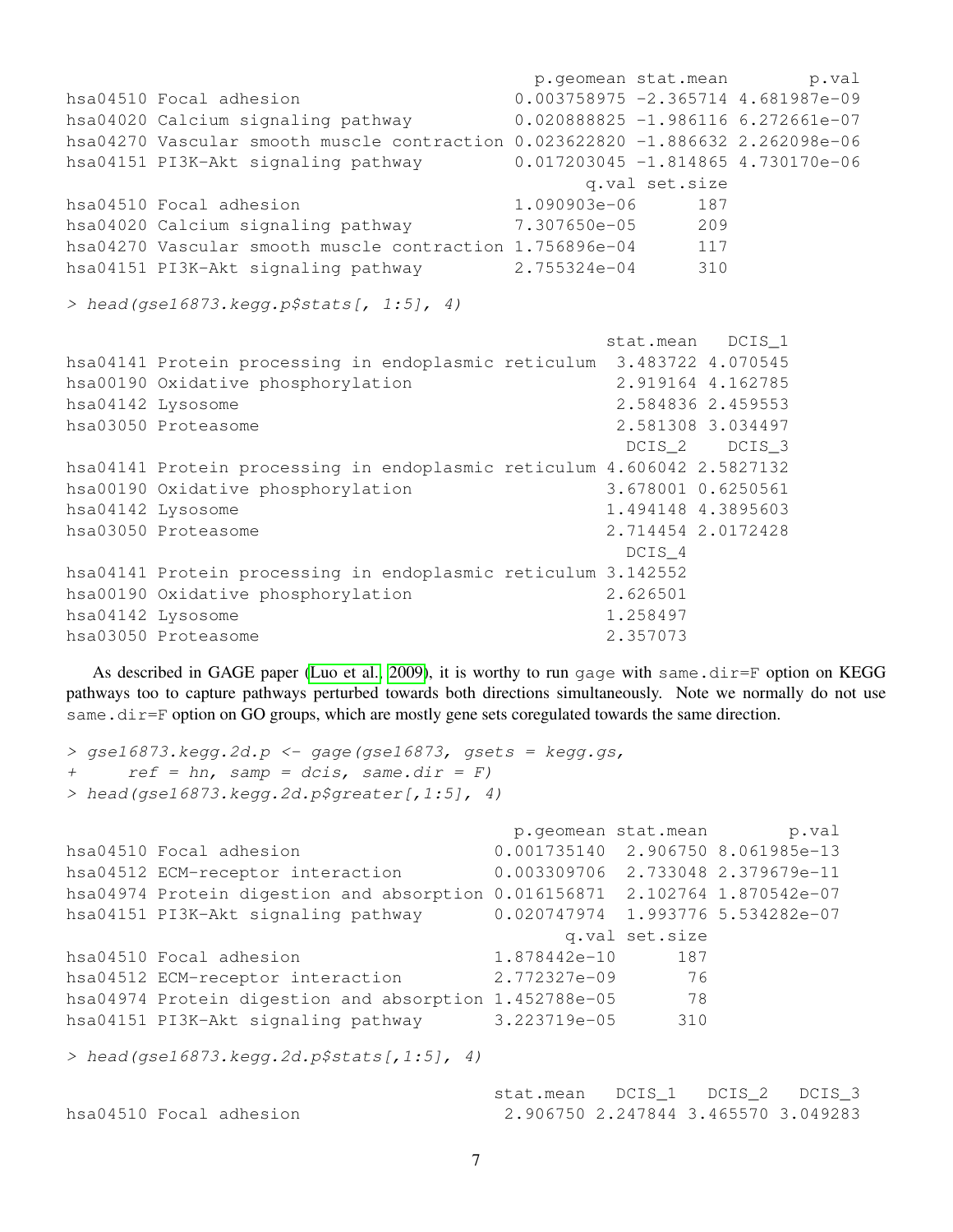| hsa04512 ECM-receptor interaction                   |                                     | 2.733048 2.385301 3.208360 3.224298 |  |
|-----------------------------------------------------|-------------------------------------|-------------------------------------|--|
| hsa04974 Protein digestion and absorption           | 2.102764 2.364505 2.005663 2.688220 |                                     |  |
| hsa04151 PI3K-Akt signaling pathway                 |                                     | 1.993776 1.562860 2.817675 2.470484 |  |
|                                                     | DCIS <sub>4</sub>                   |                                     |  |
| hsa04510 Focal adhesion                             | 2.3089043                           |                                     |  |
| hsa04512 ECM-receptor interaction                   | 2.1159131                           |                                     |  |
| hsa04974 Protein digestion and absorption 0.8322712 |                                     |                                     |  |
| hsa04151 PI3K-Akt signaling pathway                 | 1.3731517                           |                                     |  |

We may also do PAGE analysis [\(Kim and Volsky, 2005\)](#page-19-4) with or without different combinations of GAGE style options. The key difference is 1) to use z-test instead of two-sample t-test and 2) a group-on-group comparison scheme (by setting arguement compare="as.group") instead of default one-on-one scheme (compare="paired") as in GAGE. Here we only used z-test option to compare the net effect of using differet gene set tests, as detailed in [Luo et al.](#page-19-0) [\(2009\)](#page-19-0).

```
> gse16873. kegg.page.p <- gage(gse16873, gsets = kegg.gs,
+ ref = hn, samp = dcis, saaTest = gs.zTest)
> head(gse16873.kegg.page.p$greater[, 1:5], 4)
```

|                                                                                |                       | p.geomean stat.mean       |
|--------------------------------------------------------------------------------|-----------------------|---------------------------|
| hsa04141 Protein processing in endoplasmic reticulum 1.020384e-06 4.648686     |                       |                           |
| hsa00190 Oxidative phosphorylation                                             | 1.703111e-05 3.876999 |                           |
| hsa04142 Lysosome                                                              | 5.725237e-05 3.509868 |                           |
| hsa03050 Proteasome                                                            | 3.310852e-04 3.315757 |                           |
|                                                                                |                       | q.val<br>p.val            |
| hsa04141 Protein processing in endoplasmic reticulum 2.429649e-30 5.661082e-28 |                       |                           |
| hsa00190 Oxidative phosphorylation                                             |                       | 1.083546e-21 1.262331e-19 |
| hsa04142 Lysosome                                                              |                       | 4.077601e-18 3.166936e-16 |
| hsa03050 Proteasome                                                            |                       | 2.294459e-16 1.336523e-14 |
|                                                                                | set.size              |                           |
| hsa04141 Protein processing in endoplasmic reticulum                           | 146                   |                           |
| hsa00190 Oxidative phosphorylation                                             | 98                    |                           |
| hsa04142 Lysosome                                                              | 117                   |                           |
| hsa03050 Proteasome                                                            | 41                    |                           |

We get much smaller p-/q-values with PAGE than with GAGE. As described in GAGE paper [\(Luo et al., 2009\)](#page-19-0), many significant calls made by PAGE are likely false positives.

With *gage*, we have much more options to tweak than those related to PAGE for more customized GAGE analysis. Here we show a few other alternative ways of doing GAGE analysis by setting other arguements. Use t-test statistics instead of fold change as per gene score:

```
> gse16873.kegg.t.p \leq gage(gse16873, gsets = kegg.gs,
+ ref = hn, samp = dcis, use.fold = F)
```
If you are very concerned about the normality of expression level changes or the gene set sizes are mostly smaller than 10, we may do the non-parametric Mann Whitney U tests (rank test without distribution assumption) instead of the parametric two-sample t-tests on gene sets:

```
> gse16873.kegg.rk.p <- gage(gse16873, gsets = kegg.gs,
+ ref = hn, samp = dcis, rank.test = T)
```
Do the non-parametric Kolmogorov-Smirnov tests (like rank test, used in GSEA) instead of the parametric two-sample t-tests on gene sets: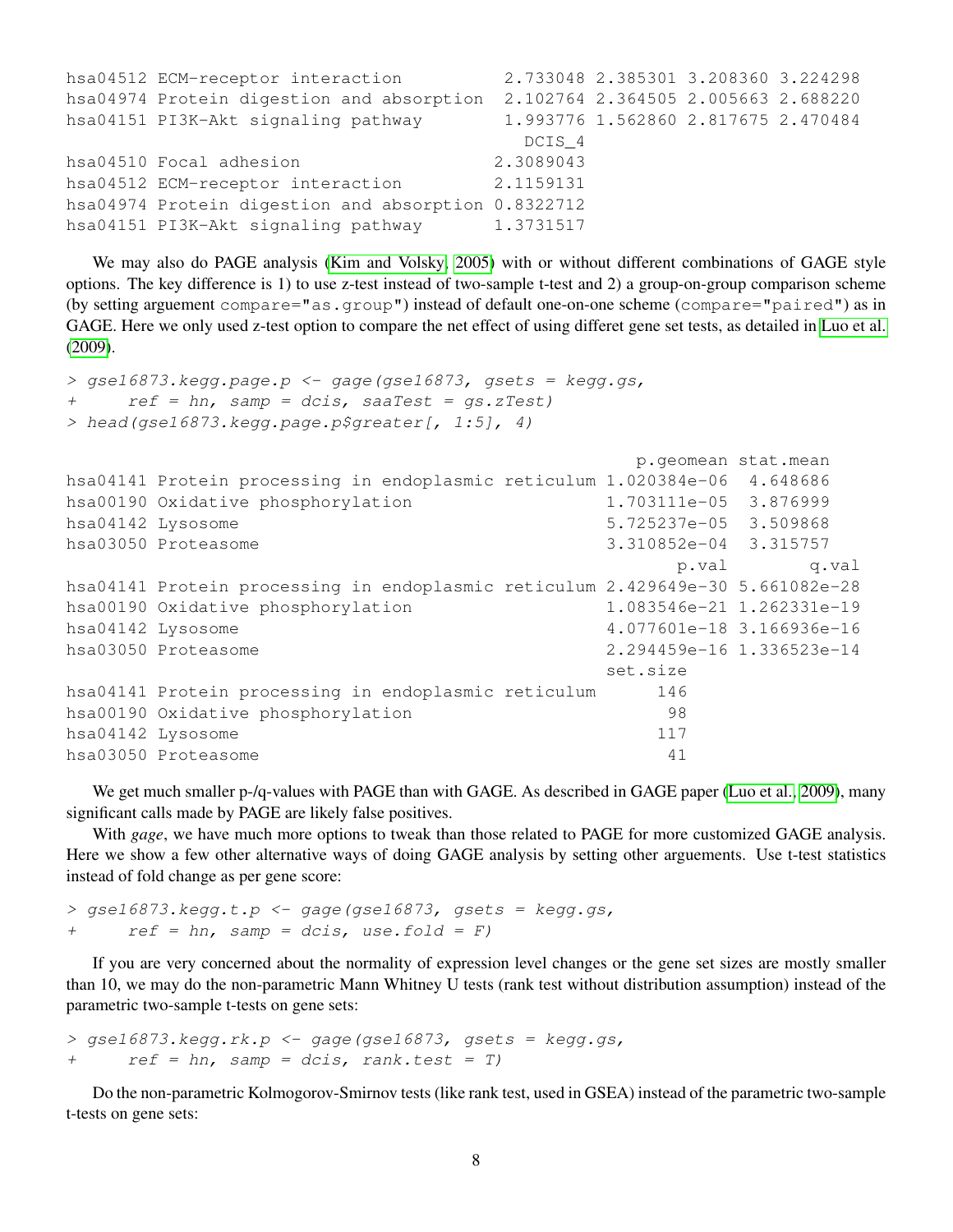$>$  gse16873.kegg.ks.p  $\leq$  gage(gse16873, gsets = kegg.gs, + ref = hn, samp = dcis, saaTest = gs.KSTest)

Frequently, the samples are not one-on-one paired in the experiment design. In such cases, we take the samples as unpaired:

```
> gse16873.kegg.unpaired.p <- gage(gse16873, gsets = kegg.gs,
+ ref = hn, samp = dcis, compare = "unpaired")
```
Since version 2.2.0, gage package does more robust p-value summarization using Stouffer's method through argument use.stouffer=TRUE. The original p-value summarization, i.e. negative log sum following a Gamma distribution as the Null hypothesis, may produce less stable global p-values for large or heterogenous datasets. In other words, the global p-value could be heavily affected by a small subset of extremely small individual p-values from pair-wise comparisons. Such sensitive global p-value leads to the "dual signficance" phenomenon. Dual-signficant means a gene set is called significant simultaneously in both 1-direction tests (up- and down-regulated). While not desirable in other cases, "dual signficance" could be informative in revealing the sub-types or sub-classes in big clinical or disease studies. If we preferred the original Gamma distribution based p-value summarization, we only need to set use.stouffer=FALSE:

```
> gse16873.kegg.gamma.p <- gage(gse16873, gsets = kegg.gs,
+ ref = hn, samp = dcis, use.stouffer=FALSE)
```
Sometimes we have expression data where genes are labelled by symbols (or other IDs). Let's make such a dataset gse16873.sym from gse16873, which is originally lable by Entrez Gene IDs.

```
> head(rownames(gse16873))
[1] "10000" "10001" "10002" "10003" "100048912" "10004"
> gse16873.sym<-gse16873
> data(egSymb)
> rownames(gse16873.sym)<-eg2sym(rownames(gse16873.sym))
> head(rownames(gse16873.sym))
[1] "AKT3" "MED6" "NR2E3" "NAALAD2" "CDKN2BAS" "NAALADL1"
```
If we want to do GAGE analysis, we can convert rownames of  $gs \ge 16873$ . sym back to Entrez Gene IDs or convert gene set definitions to gene symbols.

```
> kegg.gs.sym<-lapply(kegg.gs, eg2sym)
> lapply(kegg.gs.sym[1:3],head)
$`hsa00970 Aminoacyl-tRNA biosynthesis`
[1] "FARSB" "WARS2" "FARS2" "PSTK" "MTFMT" "TARSL2"
$`hsa02010 ABC transporters`
[1] "ABCC5" "ABCB6" "ABCC9" "ABCC4" "ABCA7" "ABCA10"
$`hsa03008 Ribosome biogenesis in eukaryotes`
[1] "LOC100008587" "RN5S1" "RN5S2" "RN5S3" "RN5S4"
[6] "RN5S5"
> gse16873.kegg.p2 <- gage(gse16873.sym, gsets = kegg.gs.sym,
+ ref = hn, samp = dcis)
```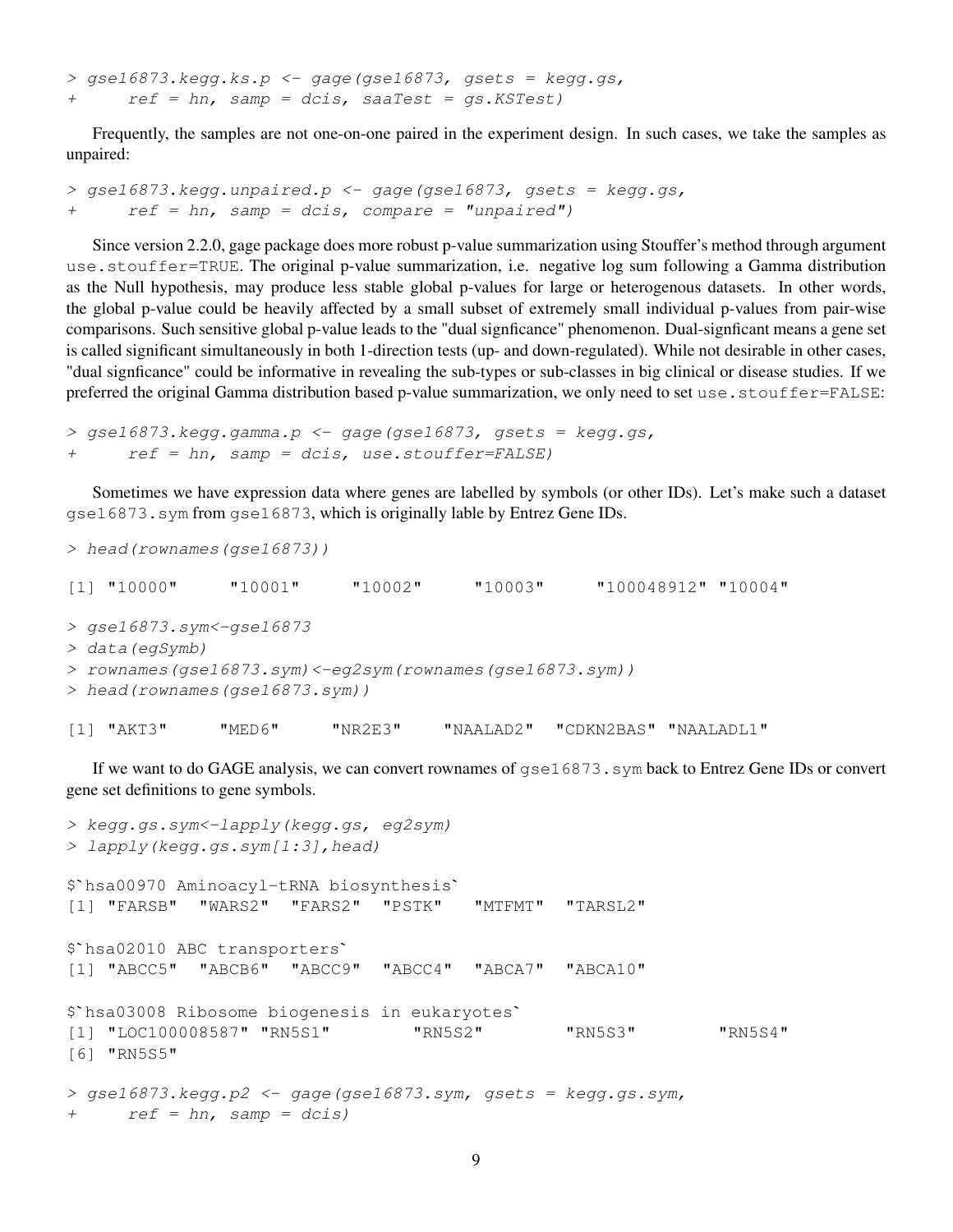#### 8 Result Presentation and Intepretation

We may output full result tables from the analysis.

```
> write.table(gse16873.kegg.2d.p$greater, file = "gse16873.kegg.2d.p.txt",
+ sep = " \setminus t" )> write.table(rbind(gse16873.kegg.p$greater, gse16873.kegg.p$less),
+ file = "gse16873. kegg.p.txt", sep = "t"Sort and count signficant gene sets based on q- or p-value cutoffs:
> gse16873.kegg.sig<-sigGeneSet(gse16873.kegg.p, outname="gse16873.kegg")
[1] "there are 37 signficantly up-regulated gene sets"
[1] "there are 31 signficantly down-regulated gene sets"
> str(gse16873.kegg.sig, strict.width='wrap')
List of 3
$ greater: num [1:37, 1:11] 0.00024 0.00118 0.00318 0.0054 0.01862 ...
\ldots attr(\star, "dimnames")=List of 2
.. ..$ : chr [1:37] "hsa04141 Protein processing in endoplasmic reticulum"
   "hsa00190 Oxidative phosphorylation" "hsa04142 Lysosome" "hsa03050
   Proteasome" ...
.. ..$ : chr [1:11] "p.geomean" "stat.mean" "p.val" "q.val" ...
$ less : num [1:31, 1:11] 0.00376 0.02089 0.02362 0.0172 0.02627 ...
\ldots attr(\star, "dimnames")=List of 2
.. ..$ : chr [1:31] "hsa04510 Focal adhesion" "hsa04020 Calcium signaling
   pathway" "hsa04270 Vascular smooth muscle contraction" "hsa04151 PI3K-Akt
   signaling pathway" ...
.. ..$ : chr [1:11] "p.geomean" "stat.mean" "p.val" "q.val" ...
$ stats : num [1:68, 1:7] 3.48 2.92 2.58 2.58 2.12 ...
\ldots attr(\star, "dimnames")=List of 2
.. ..$ : chr [1:68] "hsa04141 Protein processing in endoplasmic reticulum"
   "hsa00190 Oxidative phosphorylation" "hsa04142 Lysosome" "hsa03050
   Proteasome" ...
.. ..$ : chr [1:7] "stat.mean" "DCIS_1" "DCIS_2" "DCIS_3" ...
> gse16873.kegg.2d.sig<-sigGeneSet(gse16873.kegg.2d.p, outname="gse16873.kegg")
[1] "there are 39 signficantly two-direction perturbed gene sets"
> str(gse16873.kegg.2d.sig, strict.width='wrap')
List of 2
$ greater: num [1:39, 1:11] 0.00174 0.00331 0.01616 0.02075 0.03472 ...
\ldots attr(\star, "dimnames")=List of 2
.. ..$ : chr [1:39] "hsa04510 Focal adhesion" "hsa04512 ECM-receptor
   interaction" "hsa04974 Protein digestion and absorption" "hsa04151 PI3K-Akt
   signaling pathway" ...
\ldots \ldots \frac{1}{2} : chr [1:11] "p.geomean" "stat.mean" "p.val" "q.val" ...
$ stats : num [1:39, 1:7] 2.91 2.73 2.1 1.99 1.74 ...
```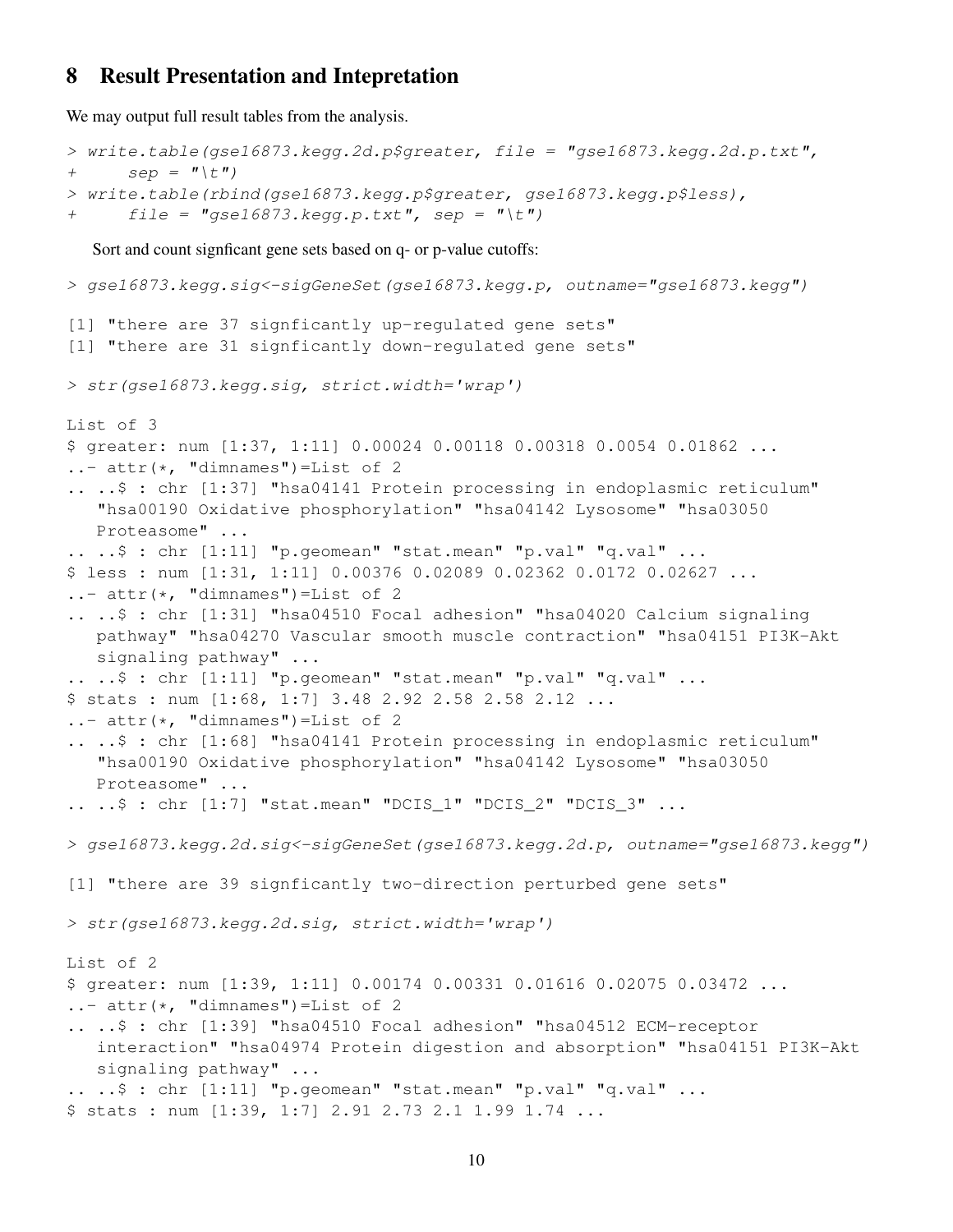```
\ldots attr(\star, "dimnames")=List of 2
.. ..$ : chr [1:39] "hsa04510 Focal adhesion" "hsa04512 ECM-receptor
   interaction" "hsa04974 Protein digestion and absorption" "hsa04151 PI3K-Akt
   signaling pathway" ...
.. ..$ : chr [1:7] "stat.mean" "DCIS_1" "DCIS_2" "DCIS_3" ...
> write.table(gse16873.kegg.2d.sig$greater, file = "gse16873.kegg.2d.sig.txt",
+ sep = " \setminus t" )> write.table(rbind(gse16873.kegg.sig$greater, gse16873.kegg.sig$less),
+ file = "gse16873.kegg.size.txt", sep = "t"
```
Heatmaps in [Figure 1](#page-11-0) visualize whole gene set perturbations, i.e. the gene set test statistics (or p-values) in pseudocolor.

There are frequently multiple significant gene sets that share multiple member genes or represent the same regulatory mechanism. Such redundancy in signficant gene set could be misleading too. A pathway or functional group itself is not relevant, but may be called signficant because it share multiple perturbed genes with one really significant gene set. We derive the non-redundant signficant gene set lists, with result output as tab-delimited text files automatically below. Here, function esset.grp calls redundant gene sets to be those overlap heavily in their core genes. Core genes are those member genes that really contribute to the signficance of the gene set in GAGE analysis. Arguement pc is the cutoff p-value for the overlap between gene sets, default to  $10e-10$ , may need trial-and-error to find the optimal value in minor cases. Note that we use small  $pc$  because redundant gene sets are not just signficant in overlap, but are HIGHLY significant so.

```
> gse16873.kegg.esg.up <- esset.grp(gse16873.kegg.p$greater,
+ gse16873, gsets = kegg.gs, ref = hn, samp = dcis,
+ test4up = T, output = T, outname = "gsel6873.kegg.up", make.plot = F)> gse16873.kegg.esg.dn <- esset.grp(gse16873.kegg.p$less,
+ gse16873, gsets = kegg.gs, ref = hn, samp = dcis,
+ test4up = F, output = T, outname = "gse16873.kegg.dn", make.plot = F)
> names(gse16873.kegg.esg.up)
[1] "essentialSets" "setGroups" "allSets"
[4] "connectedComponent" "overlapCounts" "overlapPvals"
[7] "coreGeneSets"
> head(gse16873.kegg.esg.up$essentialSets, 4)
[1] "hsa04141 Protein processing in endoplasmic reticulum"
[2] "hsa00190 Oxidative phosphorylation"
[3] "hsa04142 Lysosome"
[4] "hsa03050 Proteasome"
> head(gse16873.kegg.esg.up$setGroups, 4)
[1]]
[1] "hsa04141 Protein processing in endoplasmic reticulum"
[[2]]
[1] "hsa00190 Oxidative phosphorylation" "hsa04714 Thermogenesis"
[[3]]
```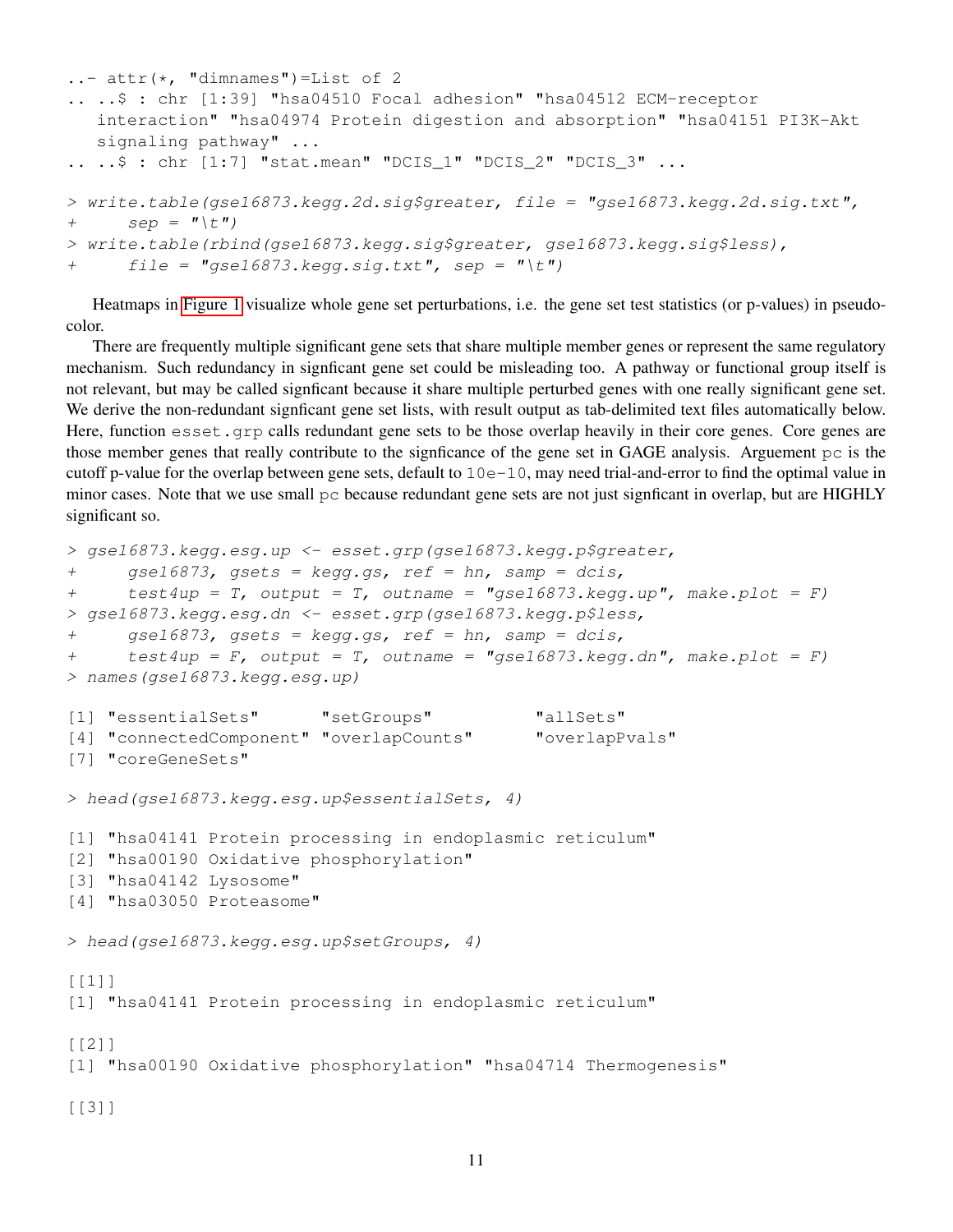<span id="page-11-0"></span>

**GAGE test statistics**



Figure 1: Example heatmaps generated with sigGeneSet function as to show whole gene set perturbations. Upper panel: signficant KEGG pathways in 1-directional (either up or down) test; lower panel: signficant KEGG pathways in 2-directional test. Only gene set test statistics are shown, heatmaps for -log10(p-value) look similar.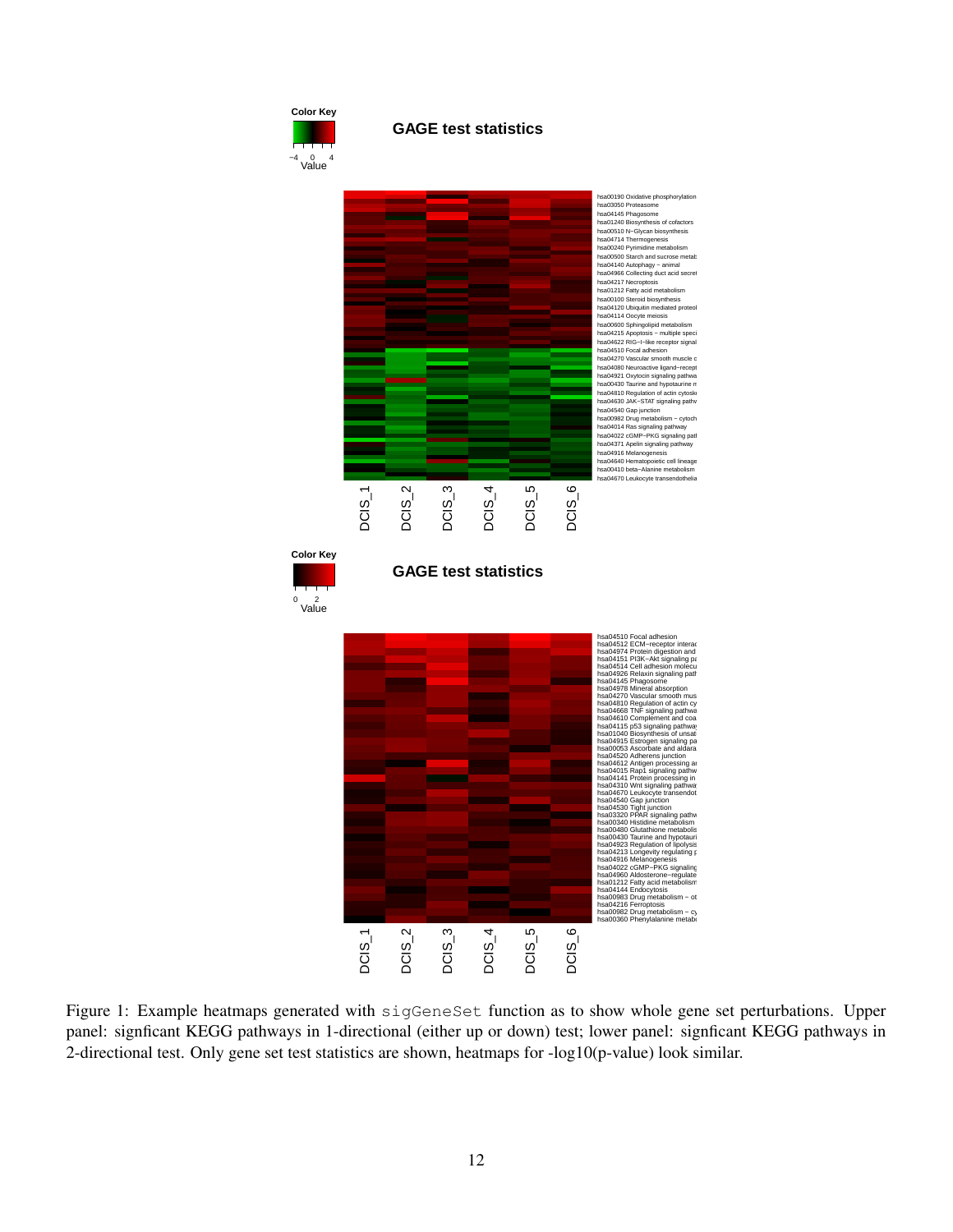[1] "hsa04142 Lysosome" "hsa00511 Other glycan degradation"

```
[[4]]
[1] "hsa03050 Proteasome"
> head(gse16873.kegg.esg.up$coreGeneSets, 4)
$`hsa04141 Protein processing in endoplasmic reticulum`
[1] "51128" "2923" "10130" "3312" "10970" "3301" "9451" "23480" "9601"
[10] "811" "3309" "7323" "7494" "6748" "64374" "10525" "7466" "10808"
[19] "6184" "821" "56886" "5887" "6185" "5034" "6745" "1603" "7095"
[28] "79139" "3320" "27102" "10294" "10483" "7415" "30001" "64215" "7184"
[37] "5611" "29927" "9871" "9978" "5601" "22872" "6500" "23471" "22926"
[46] "11231" "57134" "6396" "10134"
$`hsa00190 Oxidative phosphorylation`
[1] "1345" "4720" "54205" "4710" "51382" "4709" "51606" "27089" "533"
[10] "29796" "9377" "4711" "528" "514" "10975" "51079" "10312" "8992"
[19] "518" "4696" "1537" "1340" "4708" "521" "54539" "537" "4694"
[28] "4701" "4702" "509"
$`hsa04142 Lysosome`
[1] "3920" "1509" "2517" "1213" "2720" "1508" "51606" "1512" "54"
[10] "55353" "2990" "1520" "427" "5660" "533" "10577" "27074" "23312"
[19] "5476" "9741" "967" "1514" "10312" "2799" "1075" "3074" "4126"
[28] "8763" "10239" "7805" "537" "3988"
$`hsa03050 Proteasome`
[1] "5691" "10213" "5684" "5685" "5701" "5688" "51371" "5692" "5714"
[10] "9861" "5705" "5720" "5687" "7979" "5708" "5690" "5696" "5718"
```

```
[19] "5707"
```
We may extract the gene expression data for top gene sets, output and visualize these expression data for further intepretation. Although we can check expression data in each top gene set one by one, here we work on the top 3 upregulated KEGG pathways in a batch. The key functions we use here are, essGene (for extract genes with substiantial or above-background expression changes in gene sets) and geneData (for output and visualization of expression data in gene sets).

> rownames(gse16873.kegg.p\$greater)[1:3]

```
[1] "hsa04141 Protein processing in endoplasmic reticulum"
[2] "hsa00190 Oxidative phosphorylation"
[3] "hsa04142 Lysosome"
> gs=unique(unlist(kegg.gs[rownames(gse16873.kegg.p$greater)[1:3]]))
> essData=essGene(gs, gse16873, ref =hn, samp =dcis)
> head(essData, 4)
```
HN\_1 HN\_2 HN\_3 HN\_4 HN\_5 HN\_6 DCIS\_1 1345 9.109413 9.373454 10.988181 9.161435 11.032016 11.231293 12.675099 3920 7.879039 9.375323 9.052787 7.359790 9.752628 9.772365 9.621571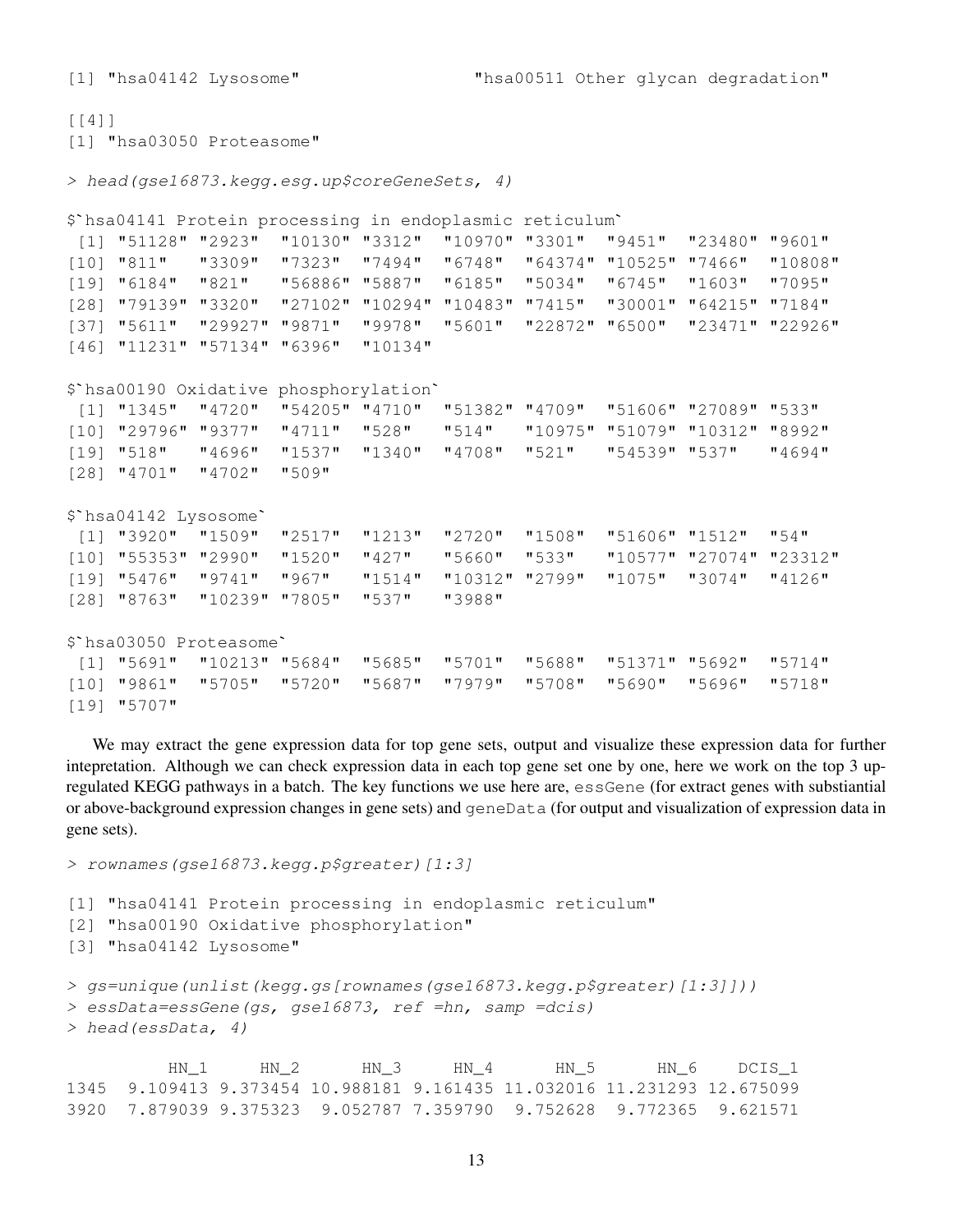```
51128 7.424312 7.970012 8.034436 6.806669 8.508019 8.523295 8.636513
2923 9.362371 9.150221 8.537944 8.828966 9.890736 9.980784 11.168409
        DCIS_2 DCIS_3 DCIS_4 DCIS_5 DCIS_6
1345 11.231271 12.547915 8.979639 13.470266 12.156052
3920 10.154948 9.973667 8.607716 9.979877 9.808867
51128 8.639654 8.740153 8.037517 9.060658 8.845460
2923 9.396683 9.176227 9.752254 10.529351 10.242883
> ref1=1:6
> samp1=7:12
> for (gs in rownames(gse16873.kegg.p$greater)[1:3]) {
+ outname = gsub(" | : | /", " _", substr(gs, 10, 100))
+ geneData(genes = kegg.gs[[gs]], exprs = essData, ref = ref1,
+ \qquad \qquad samp = samp1, outname = outname, txt = T, heatmap = T,
+ Colv = F, Rowy = F, dendrogram = "none", limit = 3, scatterplot = T)
+ }
```
[Figure 2](#page-14-0) shows example heatmap and scatter plots generated by the code chunk above. Notice that this heatmap [Figure 2](#page-14-0) is somewhat inconsistent from the scatter plot, because the heatmap compares all samples with each other (hence unpaired samples assumed), yet the scatter plot [Figure 2](#page-14-0) incorporate the experiment design information and compare the match sample pairs only. The same inconsistency is also shown in [Figure 3.](#page-15-0)

Sometimes, we may also want to check the expression data for all genes in a top gene set, rather than just those abovebackground genes selected using essGene as above. Notice in this case [\(Figure 3\)](#page-15-0), the heatmap may less informative than the one in Figure 2 due to the inclusion of background noise.

```
> for (gs in rownames(gse16873.kegg.p$greater)[1:3]) {
+ outname = gsub(" | : | /", " _", substr(gs, 10, 100))
+ outname = paste(outname, "all", sep=".")
+ geneData(genes = kegg.gs[[gs]], exprs = gse16873, ref = hn,
+ samp = dcis, outname = outname, txt = T, heatmap = T,+ Colv = F, Rowv = F, dendrogram = "none", limit = 3, scatterplot = T)
+ }
```
Starting from BioC 2.12 (R-2.16), we can visualize the KEGG pathway analysis results using a new package called *[pathview](www.bioconductor.org/packages/2.12/bioc/html/pathview.html)* [\(Luo and Brouwer, 2013\)](#page-19-5). Of course, you may manually installed the package with earlier BioC or R versions. Note that *pathview* can view our expression perturbation patterns on two styles of pathway graphs: KEGG view or Graphviz view ([\(Figure 4\)](#page-16-0). All we need is to supply our data (expression changes) and specify the target pathway. *Pathview* automatically downloads the pathway graph data, parses the data file, maps user data to the pathway, and renders pathway graph with the mapped data. For demonstratoin, let's look at a couple of selected pathways.

```
> library(pathview)
> gse16873.d <- gse16873[ ,dcis] - gse16873[ ,hn]
> path.ids=c("hsa04110 Cell cycle", "hsa00020 Citrate cycle (TCA cycle)")
> path.ids2 <- substr(path.ids, 1, 8)
> #native KEGG view
> pv.out.list <- sapply(path.ids2, function(pid) pathview(gene.data = gse16873.d[,
+ 1:2], pathway.id = pid, species = "hsa"))
> #Graphviz view
> pv.out.list <- sapply(path.ids2, function(pid) pathview(gene.data = gse16873.d[,
+ 1:2], pathway.id = pid, species = "hsa", kegg.native=F,
+ sign.pos="bottomleft"))
```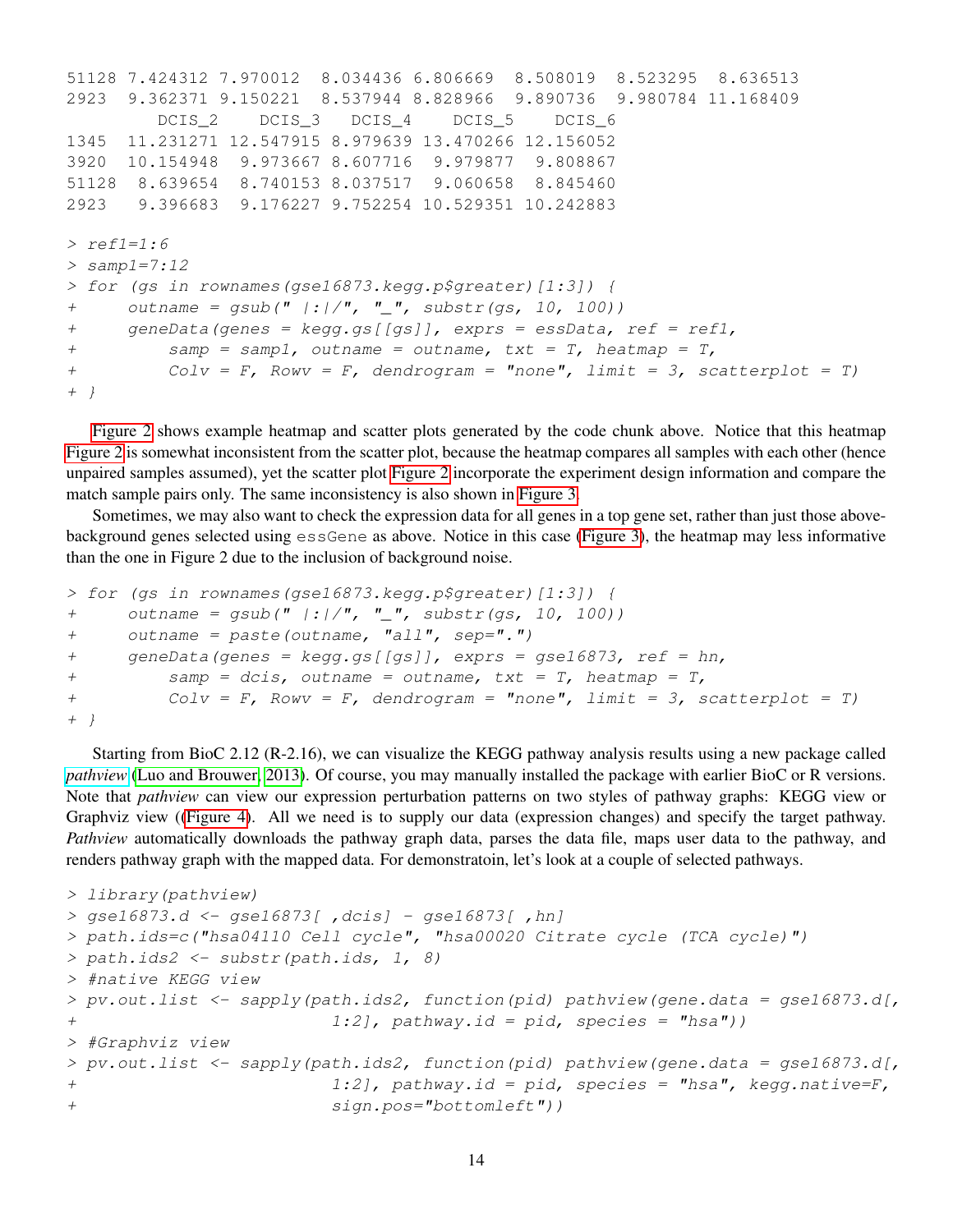<span id="page-14-0"></span>

Figure 2: Example heatmap and scatter plot generated with geneData function to show the gene expresion perturbations in specified gene set(s). Only HN (control) and DCIS (experiment) data from the first two patients are plotted in the scatter plot.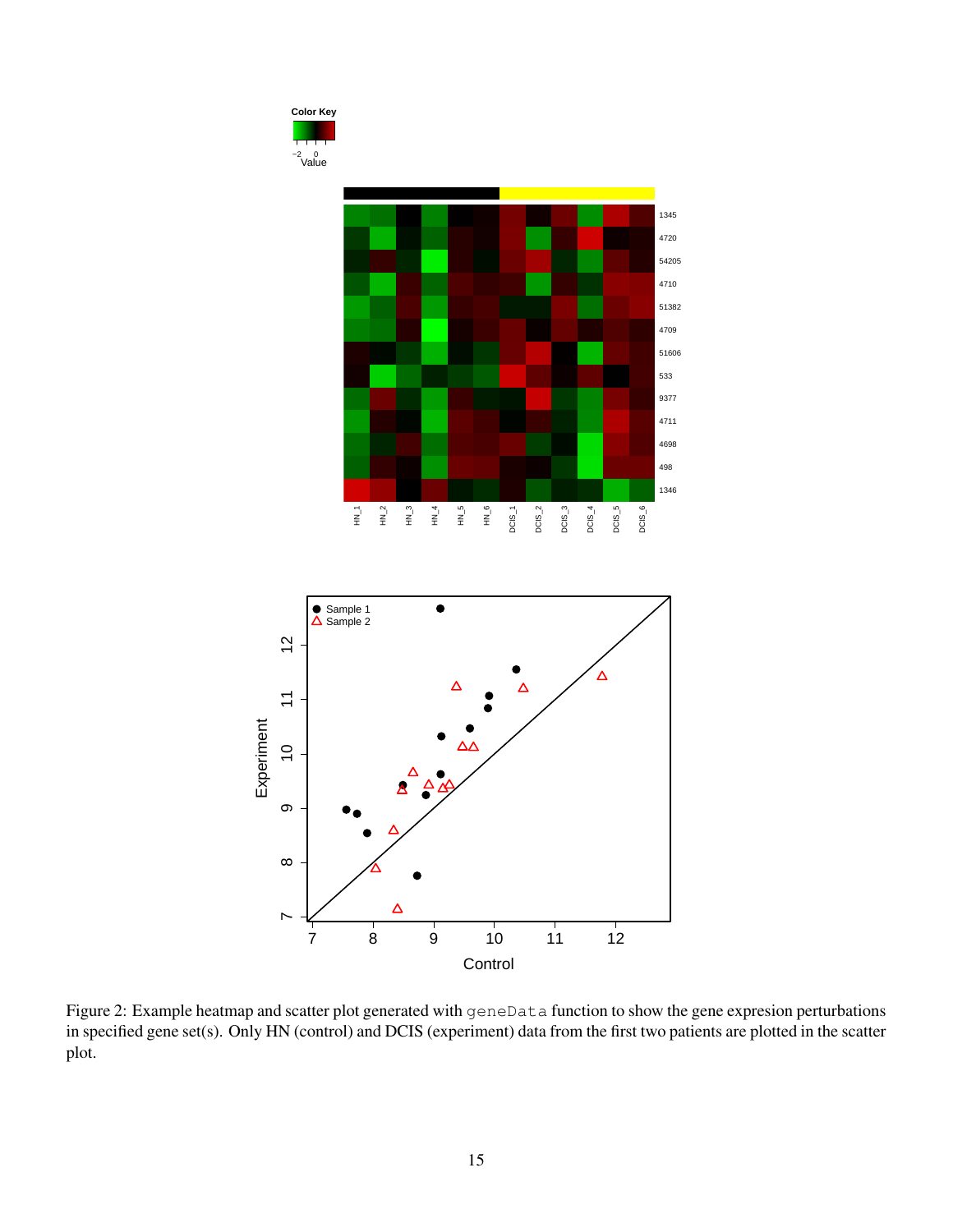<span id="page-15-0"></span>

Figure 3: Example heatmap and scatter plot generated with geneData function to show the gene expresion perturbations in specified gene set(s). Only HN (control) and DCIS (experiment) data from the first two patients are plotted in the scatter plot. And all genes in a gene set are included here.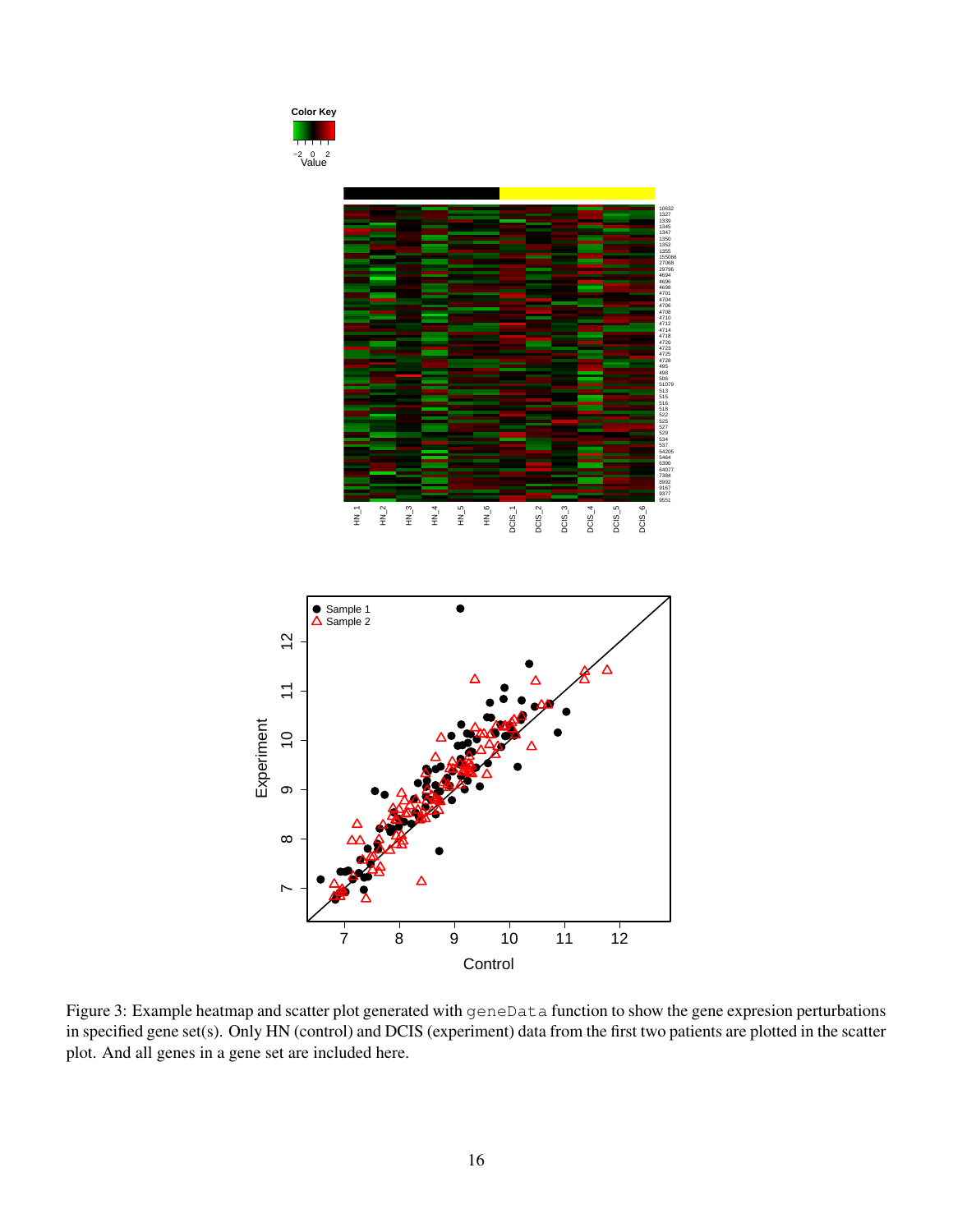<span id="page-16-0"></span>

(a)



Figure 4: Visualize GAGE pathway analysis results using *pathview* (a) KEGG view of hsa00020 Citrate cycle (TCA cycle) or (b) Graphviz view of hsa04110 Cell cycle.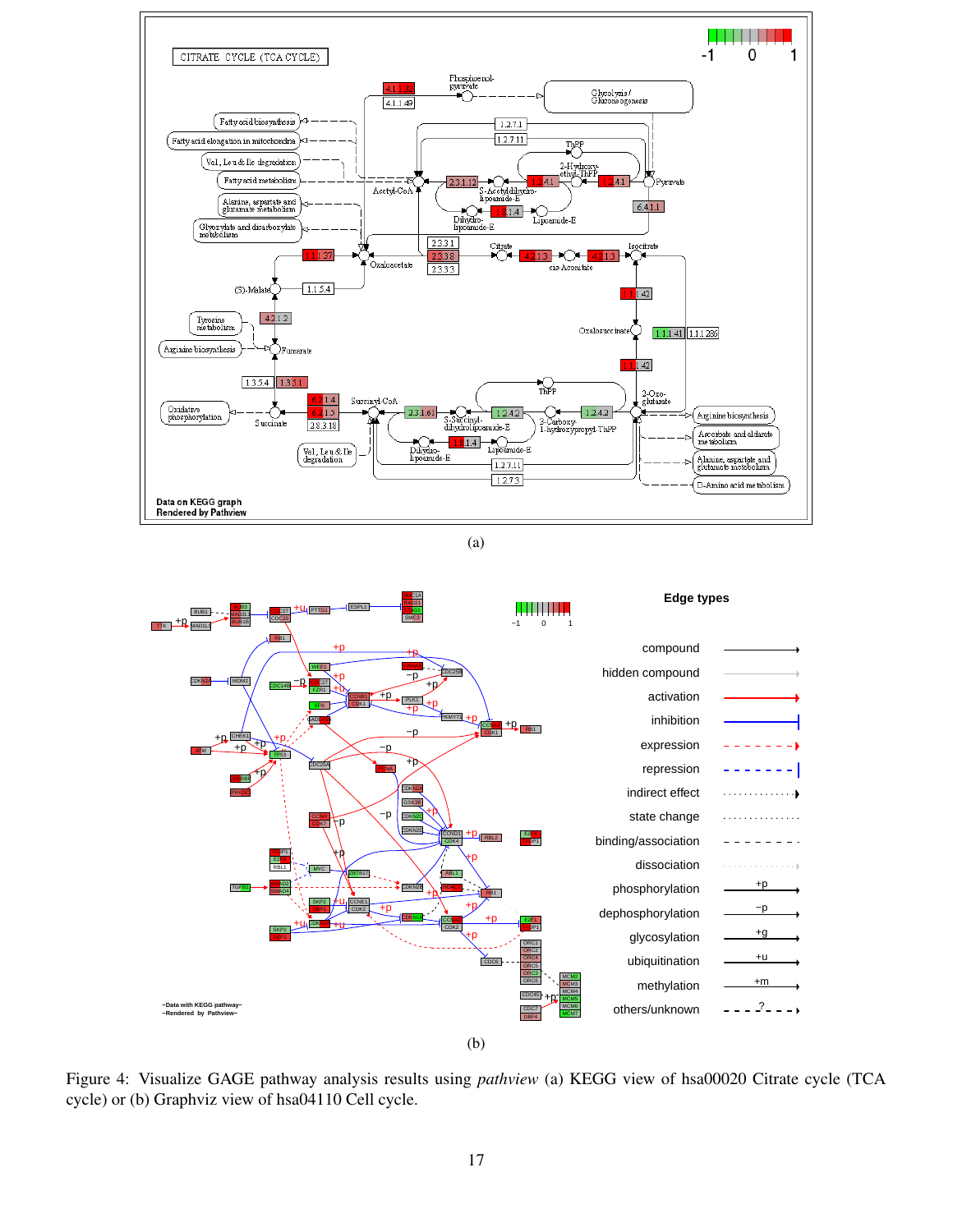This pathway graph based data visualization can be simply applied to all selected pathways in a batch. In other words, in a few lines of code, we may connect *gage* to *pathview* for large-scale and fully automated pathway analysis and results visualization.

```
> sel <- gse16873.kegg.p$greater[, "q.val"] < 0.1 & !is.na(gse16873.kegg.p$greater[,
+ "q.val"])
> path.ids <- rownames(gse16873.kegg.p$greater)[sel]
> path.ids2 <- substr(path.ids, 1, 8)
> pv.out.list <- sapply(path.ids2, function(pid) pathview(gene.data = gse16873.d[,
                          1:2], pathway.id = pid, species = "hsa")
```
Note [the Pathview Web server](https://pathview.uncc.edu/) provides a comprehensive workflow for both regular and integrated pathway analysis of multiple omics data [\(Luo et al., 2017\)](#page-19-6), as shown in [Example 4 online.](https://pathview.uncc.edu/example4)

## 9 Advanced Analysis

We frequently need to do GAGE analysis repetitively on mulitple comparisons (with different samples vs references) in a study, or even with different analysis options (paired or unpaired samples, use or not use rank test etc). We can carry these different analyses with different sub-datasets all at once using a composite funciton, gagePipe. Different from gage, gagePipe accepts lists of reference/sample column numbers, with matching lists/vectors of other arguements. Function gagePipe runs multiple rounds of GAGE in a batch without interference, and outputs signficant gene set lists in text format and save the results in .RData format.

```
> #introduce another half dataset
> library(gageData)
> data(gse16873.2)
> cn2=colnames(gse16873.2)
> hn2=grep('HN',cn2, ignore.case =T)
> dcis2=grep('DCIS',cn2, ignore.case =T)
> #batch GAGE analysis on the combined dataset
> gse16873=cbind(gse16873, gse16873.2)
> dataname='gse16873' #output data prefix
> sampnames=c('dcis.1', 'dcis.2')
> refList=list(hn, hn2+12)
> sampList=list(dcis, dcis2+12)
> gagePipe(gse16873, gsname = "kegg.gs", dataname = "gse16873",
+ sampnames = sampnames, ref.list = refList, samp.list = sampList,
+ comp.list = "paired")
```
We may further loaded the . RData results, and do more analysis. For instance, we may compare the GAGE analysis results from the differen comparisons or different sub-datasets we have worked on. Here, the main function to use is gageComp. Comparison rsults between multiple GAGE analyses will be output as text files and optionally, venn diagram can be plotted in PDF format as shown in [Figure 5.](#page-18-0)

```
> load('gse16873.gage.RData')
> gageComp (sampnames, dataname, gsname = "kegg.gs",
+ do.plot = TRUE)
```
GAGE with single array analysis design also provide a framework for combined analysis accross heterogeneous microarray studies/experiments. The combined dataset of gse16873 and gse16873.2 provids a good example of heterogeneous data. As mentioned above, the two half-datasets were processed using FARMS [\(Hochreiter et al., 2006\)](#page-19-2) and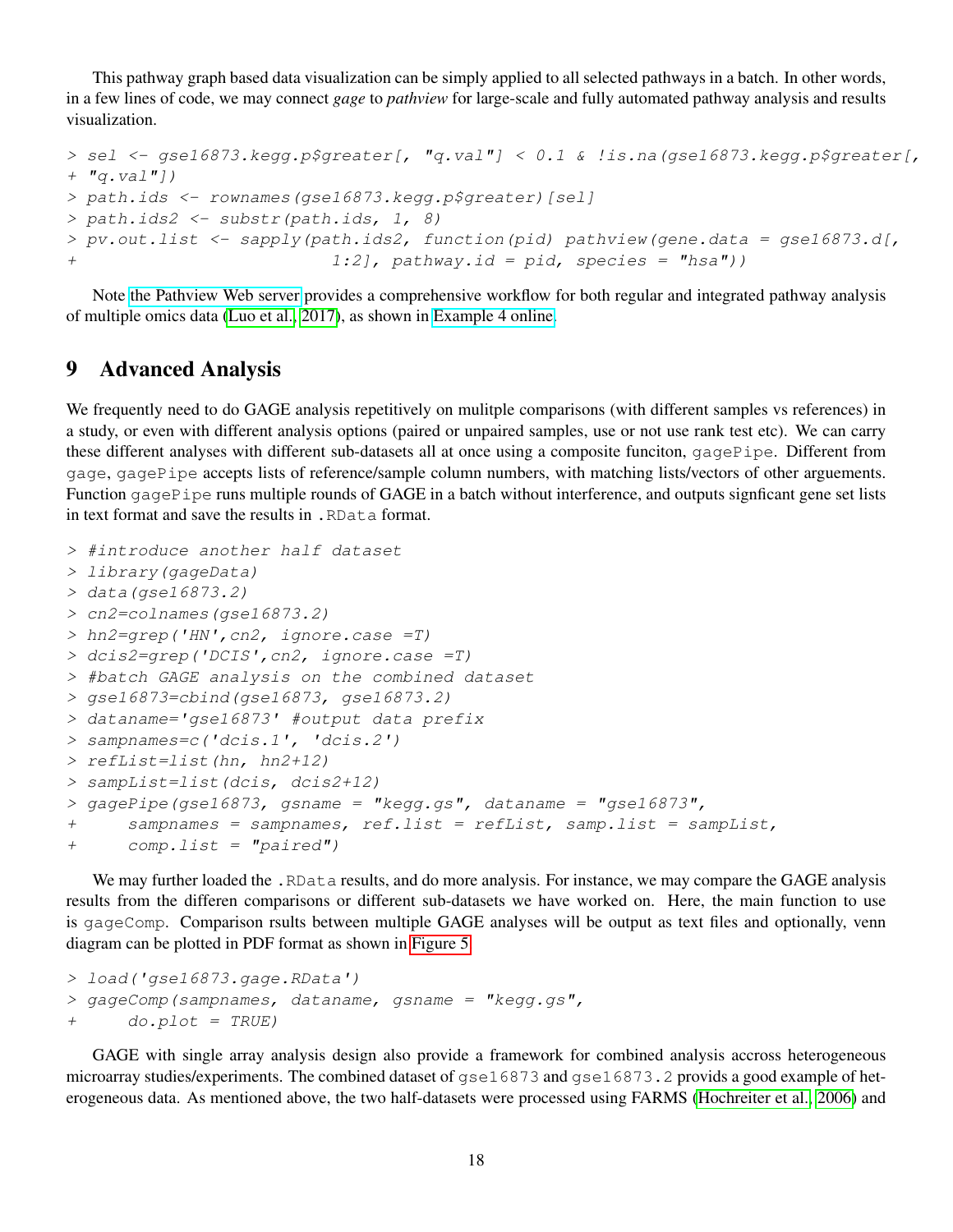<span id="page-18-0"></span>

<span id="page-18-1"></span>Figure 5: An example venn diagram generated with gageComp function. Compared are KEGG pathway results for the two half datasets when gagePipe was applied above.



Figure 6: Sample-wise gene expression level distributions for GSE16873 with the two differently processed half datasets.

RMA [\(Irizarry et al., 2003\)](#page-19-3) methods separately. Therefore, the expression values and distributions are dramatically different between the two halves. Using function heter.gage we can do some combined analysis on such heterogeneous dataset(s). heter.gage is similar to gagePipe in that ref.list and samp.list arguements need to be lists of column numbers with matching vector of the compare arguement. Different from gagePipe, heter.gage does one combined GAGE analysis on all data instead of multiple separate analyses on different sub-datasets/comparisons.

Just to have an idea on how heterogeneous these two half datasets are, we may visualize the expression level distributions [\(Figure 6\)](#page-18-1):